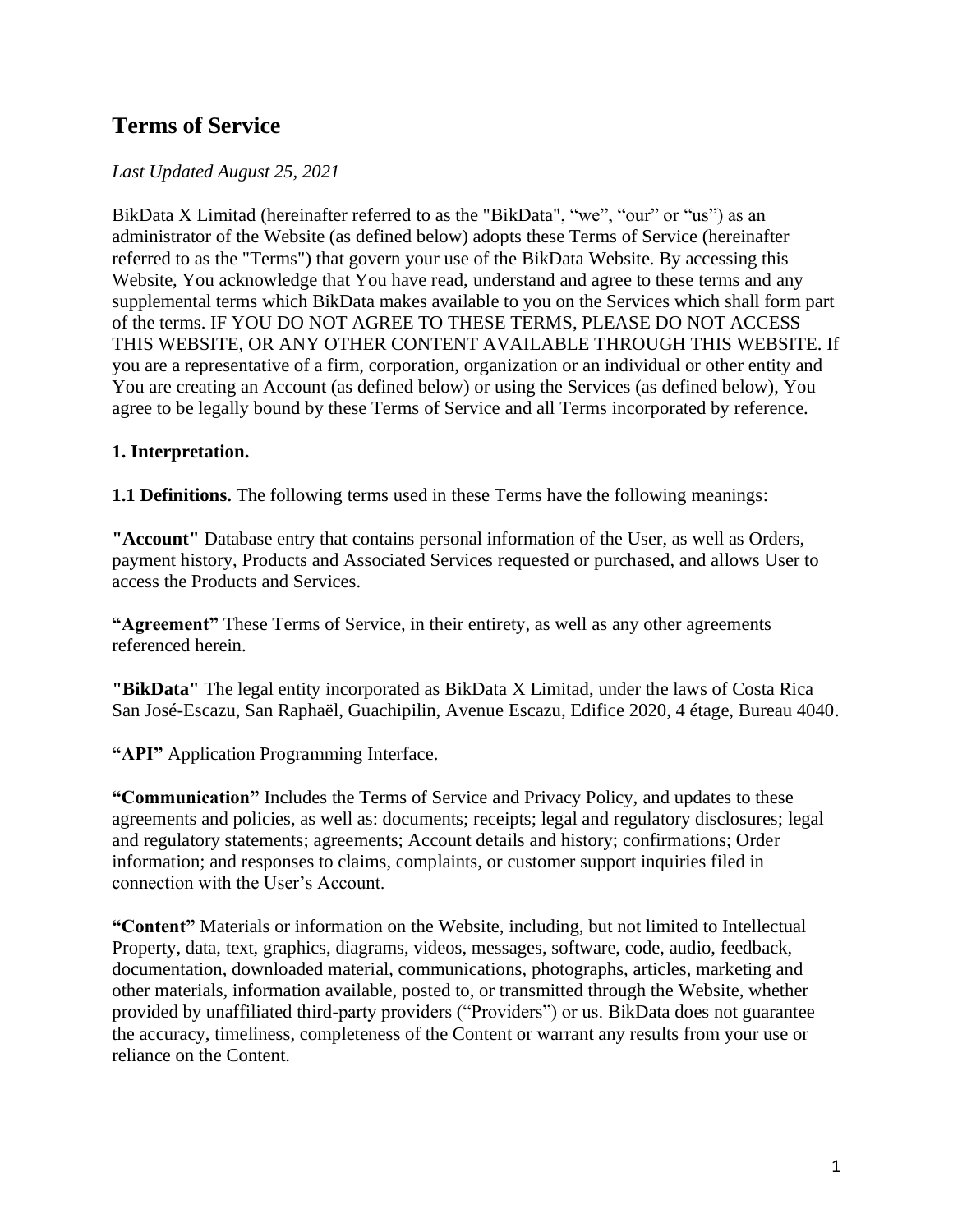**"Fees"** Fees payable to BikData for purchasing the Products and Associated Services, as well as for use of the Services.

**"Order"** A request to purchase BikData's Products or Associated Services on the specified terms made through the Website.

**"Privacy Policy"** Refers to the Privacy Policy available at our website.

**"Products and Associated Services"** Refers to the services provided by BikData.

**"Prohibited Use"** As defined in Section 8.

**"Restricted Locations"** – Include Afghanistan, Crimea Region of Ukraine, Iran, Iraq, Kosovo, Lebanon, Libya, Myanmar, North Korea, Somalia, South Sudan, Sudan, Syria, Venezuela, and Yemen.

**"Services"** The Services available on the Website include the following: creating an Account; submitting Orders and purchasing Products and Associated Services; providing payment information; and accessing the purchased Products and Associated Services.

**"Terms"** These Terms of Service as amended by BikData.

**"Transaction"** Purchase of BikData's Products or Associated Services. **"User"** An individual or a corporate representative who uses the Website, agrees to the Terms of Service and Privacy Policy, and is a holder of an Account.

**"Website"** Collection of information, texts, graphic elements, design, pictures and other intellectual property, as well as the software in the information system available on the Internet at a domain address http://BikData.io.

"You" or "Your" refers to the User.

**1.2 – Headings.** The headings of the clauses of these Terms are for convenience and ease of reference only and shall not affect the meaning or interpretation of these Terms.

**1.3 – Governing Law.** The Terms shall be governed by and construed in accordance with the laws of Costa Rica, unless expressly stated otherwise herein. For the purpose of any judicial proceeding, you hereby submit to the jurisdiction of the state and federal courts sitting in Costa Rica, and agree to service of process in such arbitration or court proceedings shall be satisfactorily made upon a party if sent by certified, express or registered mail addressed to it at the address set forth in BikData's records, or if no such address is provided, by email to the email address provided by the relevant party to BikData in connection with its use of the Services.

You agree that any action you commence will be in the courts located in Costa Rica, and you hereby consent to and waive all defenses of lack of personal jurisdiction and forum non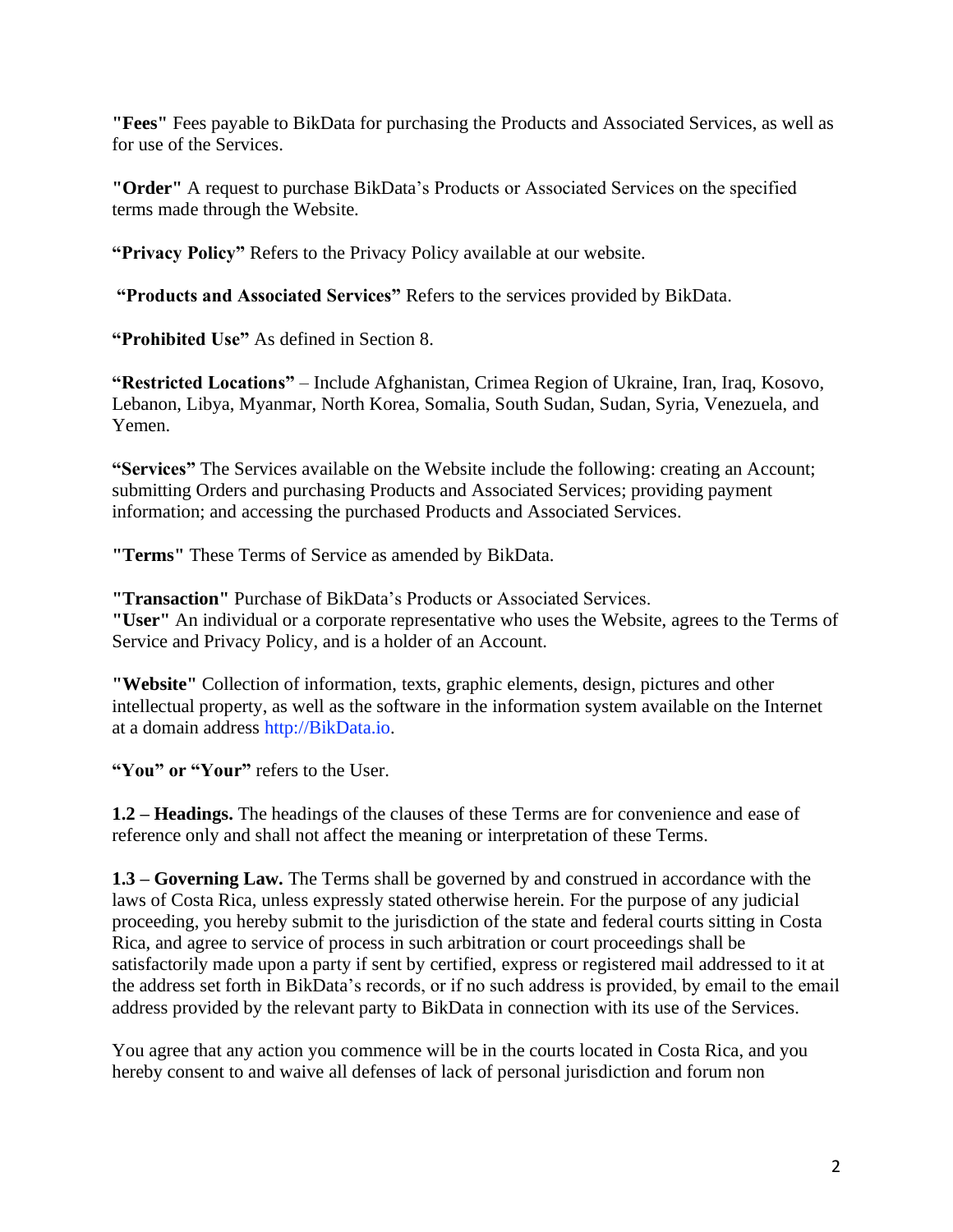conveniens with respect to venue and jurisdiction in the state and federal courts located in Costa Rica.

# **2. General Use.**

**2.1 – Scope of Services.** BikData is a service provider and blockchain development company. The Website can be used for the purposes of obtaining information about BikData's Products and Associated Services, and accessing the Services.

**2.2 – Eligibility.** BikData may not make the Services available in all markets and jurisdictions, and may restrict or prohibit use of the Services from certain U.S. states or foreign jurisdictions ("Restricted Locations"). To be eligible to use the BikData Services, you as an individual User must be eighteen (18) years or older and have the capacity to contract under applicable law, or if the User is not individual, you must have the right and requisite power and authority to sign and enter into binding agreements for and on behalf of the User.

The User is solely responsible for understanding and complying with any and all laws, rules and regulations of his/her specific jurisdiction that may be applicable to the User in connection with the use of all Services, products and Content of the Website. BikData, as well as any other person, authorized by BikData to administer the Website, shall not be held liable for any legal risks and disputes arising in the jurisdiction of User's residency.

You further represent and warrant that you: (a) have not previously been suspended or removed from using our Services; (b) entering into this Agreement will not violate any other agreement to which you are a party; (c) are not located in, under the control of, or a national or resident of any Restricted Locations or any country in which the United States has embargoed goods or services; (d) will not use our Services if any applicable laws in your country prohibit you from doing so in accordance with these terms; (e) are not identified as a "Specially Designated National;" and (f) are not placed on the Commerce Department's Denied Persons List.

**2.3 – License to Use the Service.** Upon these Terms of Service, BikData hereby grants the User a non-exclusive, non-transferable limited license to access and use the Website and related Content, material, and information in strict accordance with the terms and conditions stated below. Any other use of the BikData Website or its Content, material and information is expressly prohibited. All rights not expressly granted herein are fully reserved by BikData, its advertisers and licensors.

#### **3. Privacy Policy and Protection of Personal Information.**

**3.1 – Privacy Policy.** Please review our Privacy Policy to learn about how we collect, use and share your information. The Privacy Policy explains how BikData treats your personal information and protects your privacy when you access BikData and use the Services.

**3.2 – Amendments to Privacy Policy and Terms of Service.** BikData may modify or update its Privacy Policy and these Terms from time to time, therefore we recommend you review this page and the Privacy Policy periodically. When we change the Privacy Policy or these Terms in a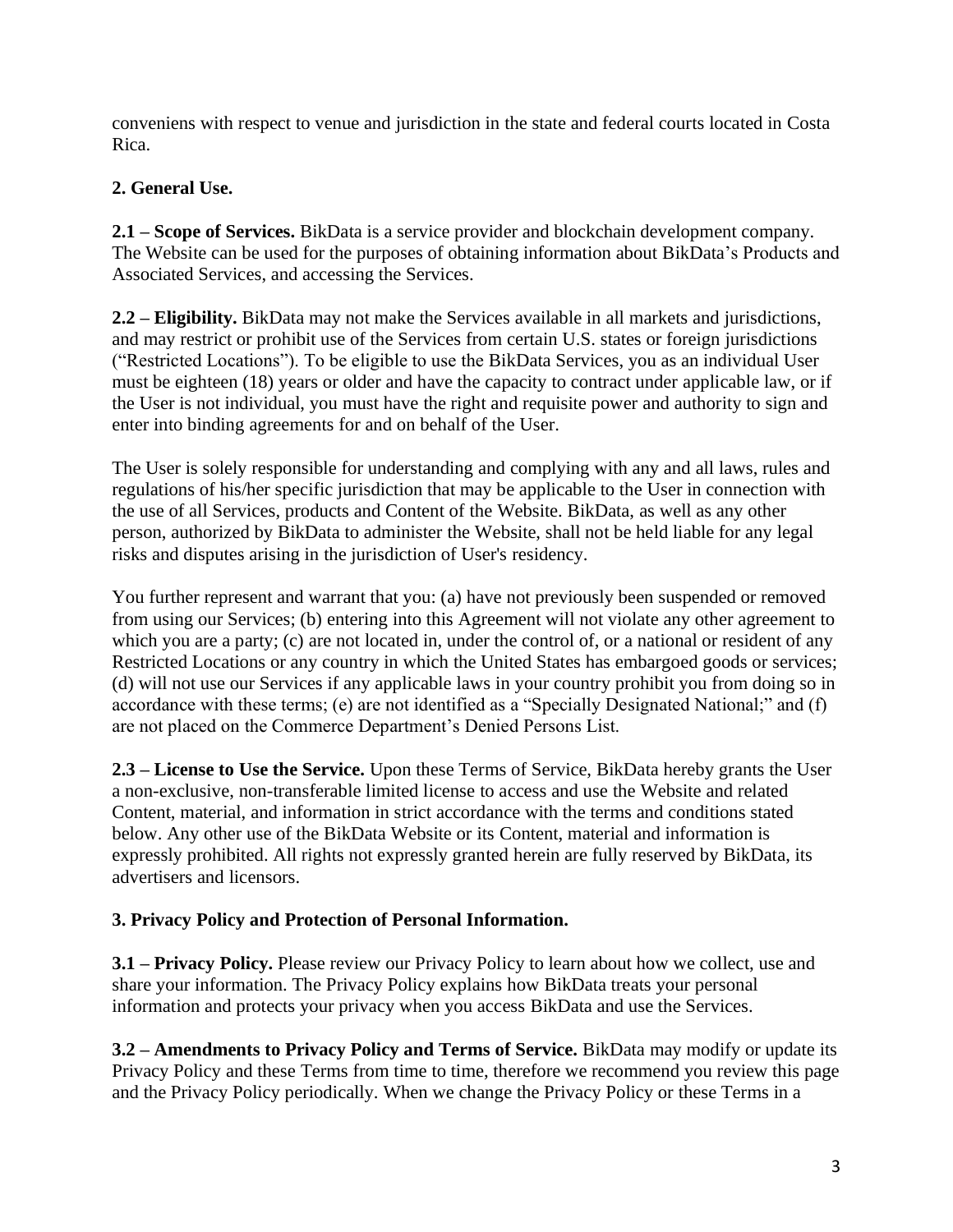material manner, we will update the 'last modified' date at the top of the document and notify you that material changes have been made. Your continued use of the Service after any such change constitutes your acceptance of the new Privacy Policy and Terms. If you do not agree to any of these terms or any future Terms of Service or Privacy Policy, do not use or access (or continue to access) the Services.

# **4. BikData Account.**

**4.1 – Creation and Registration of Account.** In order to use any of the BikData Services, you must first register and create an Account with BikData. The User shall open and maintain an Account by registering on the Website and providing your name, an email address, password, your company's name, your company's size, your address, and other Account information as defined below and affirm acceptance of the Terms and Privacy Policy. You agree to create a strong password that you do not use for any other website or online service. The registration and Account creation process is necessary to obtain access to certain pages of the Website, and the User shall select a proper email address and password. The User is entitled to use all functions of the Account upon completion of the verification procedure as described on the Website. However, BikData may, in its sole discretion, refuse to allow you to establish an BikData Account at any time.

The User agrees that s/he will not use any Account other than his/her own, or access the Account of any other User at any time, or assist others in obtaining unauthorized access. BikData is vigilant in maintaining the security of the Website and the Services.

Moreover, BikData is committed to providing a compliant and reputable Website. Accordingly, BikData has implemented enhanced customer due diligence procedures in order to comply with "Know Your Customer" (KYC) requirements, as well as Anti-Money Laundering ("AML") standards. BikData will require all Users to provide certain identifiable information, which BikData will verify through Providers.

**4.2 – Required Account Information.** The User shall provide BikData with certain registration information, all of which must be accurate, truthful, and complete information: full name; email; company's name; company's size; date of birth; current address or principal place of business, including the country of residence; and credit card information (hereinafter "Account Information"). In providing the Account information, the User shall not: select an email address already used by another person; use an email address in which another person has rights without such person's authorization; or use an invalid email address.

**4.3 – Identity Verification.** Identification and verification procedures (also known as "Know Your Customer" or (KYC)) may be implemented by BikData. Under the KYC requirements, a User may be required to provide the Account Information listed above, as well as an identification number, such as a social security number, tax identification number or passport number, and government-issued identification or for entities forms that establish the legal existence of an entity. The information required under the KYC requirements will be verified by a third-party vendor. If the User refuses to provide the required documents and information, BikData reserves the right to deny creation of an Account or immediately terminate Services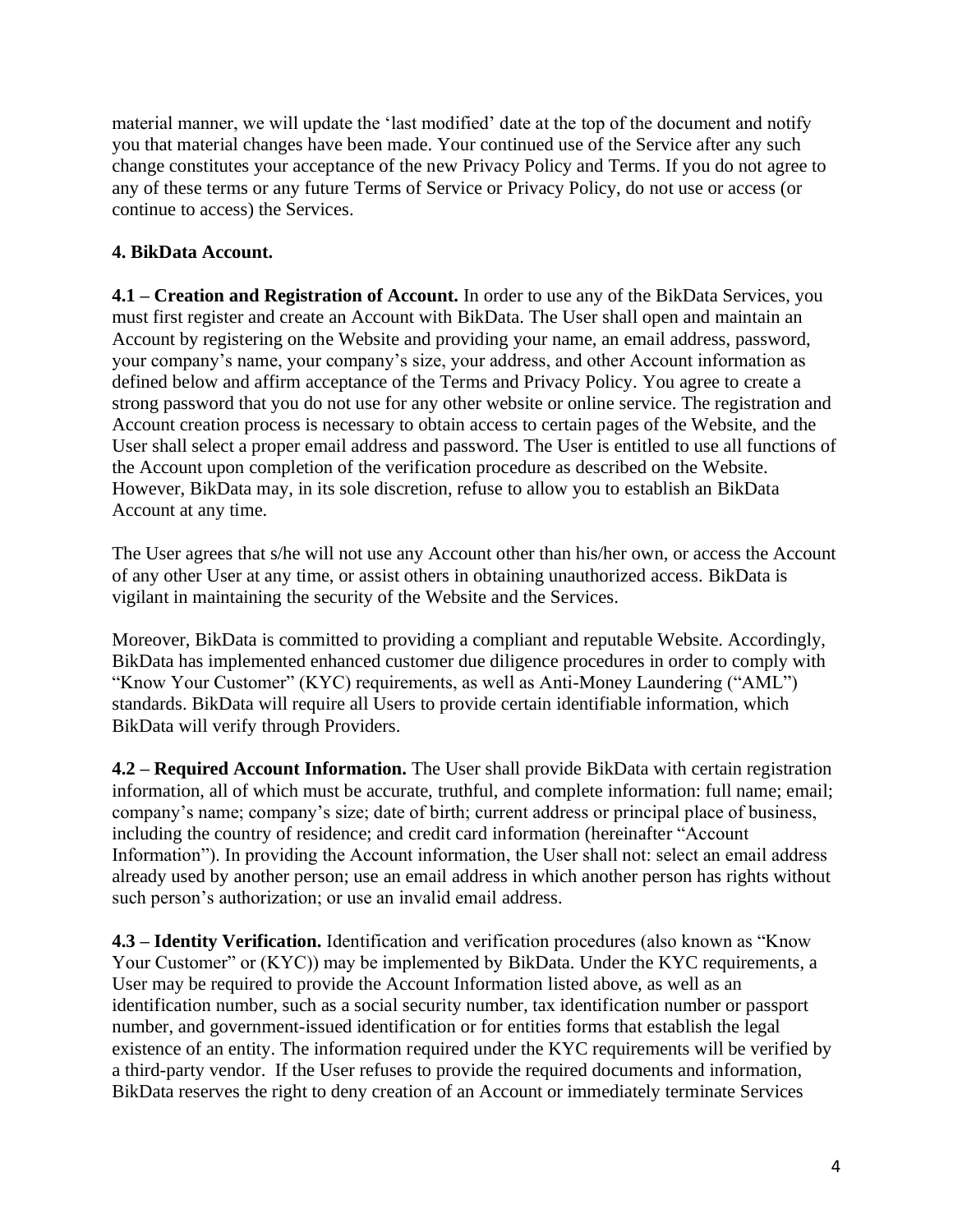provided to the User based on BikData's inability to verify the authenticity of the registration information or request additional information and/or documents from the User.

In case the User provides counterfeit documents and false personal information, such behavior will be interpreted as a fraudulent activity. You hereby authorize BikData to, directly or indirectly through third parties, make any inquiries BikData considers necessary to check the relevance and accuracy of the information provided for verification purposes, as well as to protect against fraud, including to query identity information contained in public reports (e.g. your name, address, past addresses, or date of birth), to query account information associated with your other accounts, and to take action we reasonably deem necessary based on the results of such inquiries and reports. You further authorize any and all third parties to which such inquiries or requests may be directed to fully respond to such inquiries or requests.

**4.4 – Accuracy of Information and Account Maintenance.** By registering with BikData, User agrees to provide BikData with current, accurate, and complete information about him/her/itself as prompted by the registration process, and to keep such information updated. You agree to promptly update your BikData Account information and maintain the security of your Account by protecting your password and restricting access to your Account. Promptly notify BikData at **info@bikdatax.com** if you discover or otherwise suspect any security breaches related to your Account. Additionally, you agree to take responsibility for all activities that occur under your Account and accept all risks of any authorized or unauthorized access to your Account, to the maximum extent permitted by law.

**4.5 – Account Security.** The User is responsible for maintaining the confidentiality of information on the Account, including, but not limited to the password and email. The User is also responsible for maintaining adequate security and control of any and all passwords.

The User must take reasonable care to ensure that his/her email account(s) are secure and only accessed by the User, as his/her email address may be used to reset passwords or to communicate with User about the security of the Account. The User ensures the confidentiality of its email address and password, and does not allow the use of this information without its consent. Any person that has used this information to login to the Website is considered to be acting as the agent of the User unless the User has informed BikData of suspected unauthorized use of its email address and password. If any of the email addresses registered with User's Account are compromised, the User should without undue delay after becoming aware of this contact BikData Support.

Irrespective of whether the User is using a public, a shared or his/her/its own computer to access the Account, the User must always ensure that his/her/its login details are not stored by the browser or cached or otherwise recorded. The User should never use any functionality that allows login details or passwords to be stored by the computer he/she is using. If the User has any security concerns about the Account, login details, passwords or other security features being lost, stolen, misappropriated, used without authorization or otherwise compromised, the User is advised to change the password. The User must contact BikData Support by email at **info@bikdatax.com** without undue delay on becoming aware of any loss, theft, misappropriation or unauthorized use of the Account, login details, password or other security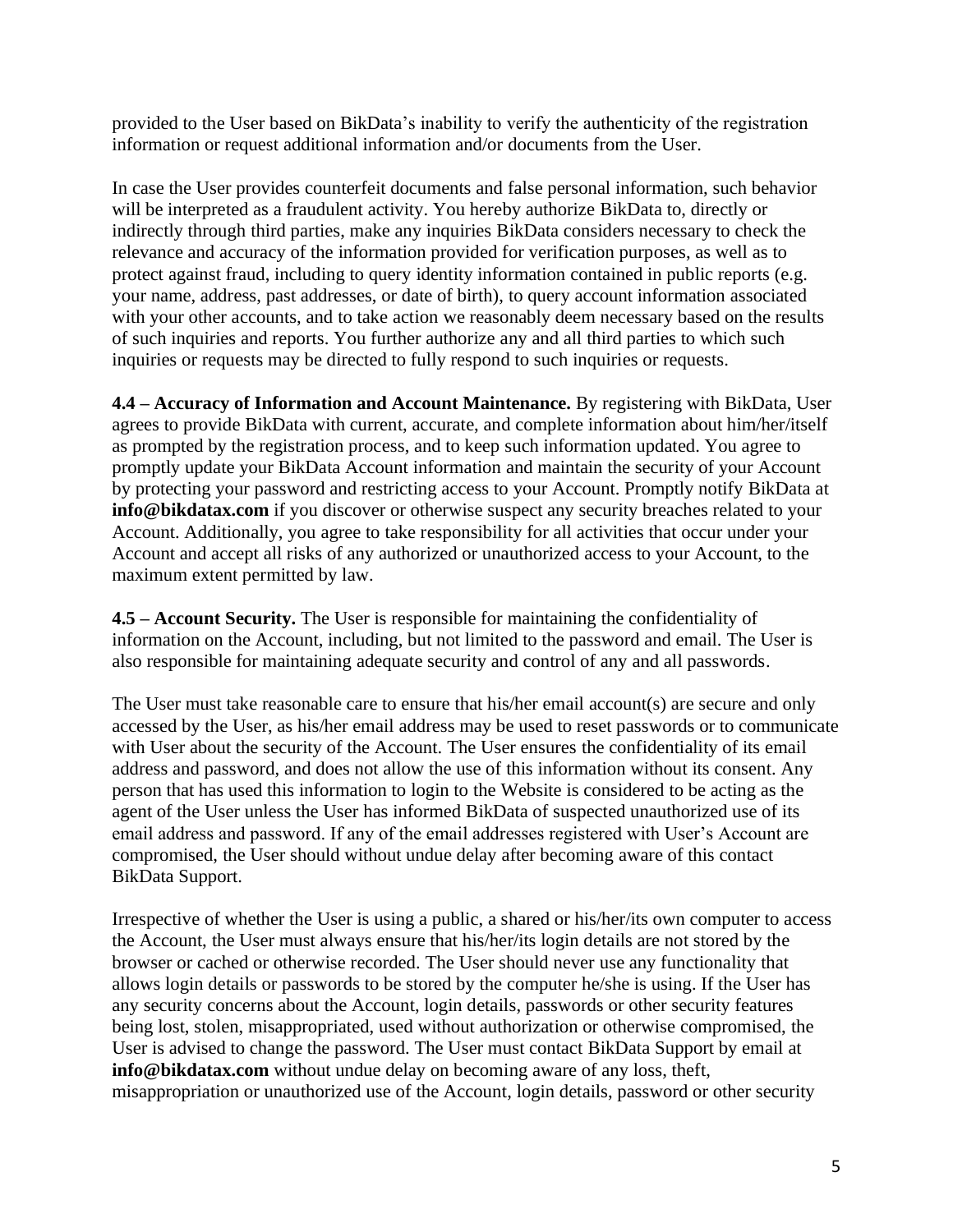features. Any undue delay in notifying BikData may not only affect the security of the Account, but may result in the User being liable for any losses as a result.

If there is suspicious activity related to the User's Account, BikData may request additional information from the User, including authenticating documents, and freeze the Account for the review time. The User Shall comply with these security requests, or accept termination of the Account. BikData shall not be liable for the breach of an email account resulting in an unauthorized Order and payment processing executed with proper confirmation.

**4.6 – Insufficient Payment.** If the credit card information you provide is insufficient or if the card is declined, and your account information is not updated within 30 days from payment due date, your Account and access to the related Products and Associated Services will be suspended. The latter services will be reactivated upon payment of any unpaid balance by user.

#### **5. Cancellation, Suspension or Termination of Account or Services.**

**5.1 – Cancellation or Refusal of Registration.** BikData has the right, in its sole discretion, to refuse registration of or cancel your Account for any reason.

**5.2 – Suspension.** The creation or use of Accounts without obtaining BikData's permission will result in the immediate suspension of all respective Accounts. Any attempt to do so or to assist others (Users or other third parties), or the distribution of instructions, software or tools for that purpose, will result in termination of such Users' Accounts. Termination is not the exclusive remedy for such violation, and BikData may decide to take further action against the User.

Additionally, BikData may, in our discretion and without liability to the User, with or without prior notice, suspend your access to all or a portion of your Services if you breach the Terms, any Force Majeure Event occurs, or any other event occurs that would make provisions of the Services commercially unreasonable for BikData.

#### **5.3 – Termination.**

**5.3.1 Termination by the User.** User may terminate this Agreement at any time by deleting any content you have provided to us, ceasing to use the Services, and sending a request to BikData at **info@bikdatax.com**, in order to ensure that the Account is disabled and the User is not additionally billed.

**5.3.2 Termination by BikData.** BikData may terminate this Agreement at any time, particularly if the User is suspected of violating any provision of the Terms. Upon termination of the Terms for any reason, User shall destroy and remove from all computers, and other storage software, hardware, media, or printed copies of any Intellectual Property owned by BikData that the User acquired via use of the Services. The User's representations in the Terms and any other provision of this Agreement which by their nature are designed to survive termination shall survive termination or expiration of the Terms. BikData reserves the right to terminate the User's access to the Services, in our sole discretion, immediately and without notice, and delete or deactivate your Account and all related information and files in such Account without liability to you. If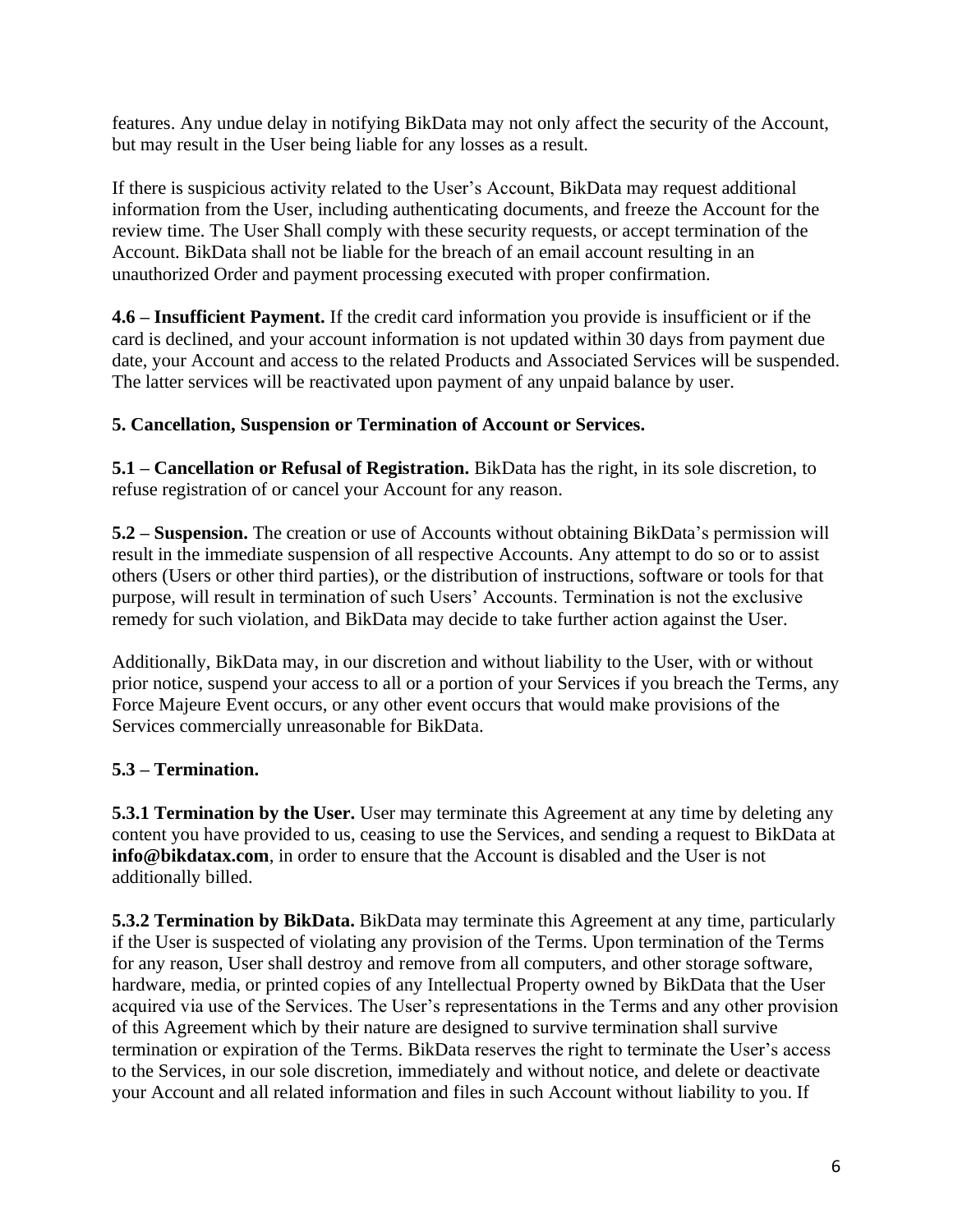BikData deletes your Account for any reason, you will lose all access to any information, connections, or other features that may have been associated with your Account. If User violates the Terms, BikData may also pursue other remedies at law or in equity.

**5.4 – Additional Bases for Cancellation, Suspension, or Termination.** BikData may suspend, restrict, or terminate your access to any or all of the Services, and/or deactivate or cancel your Account if: (a) BikData is required by a facially valid subpoena, court order, or binding order of a government authority; (b) BikData reasonably suspects you of using your Account in connection with a Prohibited Use; (c) use of your Account is subject to any pending litigation, investigation, or governmental proceeding and/or we perceive a heightened risk or regulatory non- compliance associated with your Account activity; (d) our service partners are unable to support your use; (e) you take any action that BikData deems as circumventing BikData's controls, including, but not limited to, opening multiple Accounts, or abusing promotions which BikData may offer from time to time; or (f) breach these Terms. You acknowledge that BikData's decision to take certain actions, including limiting access to, suspending, or closing your Account, may be based on confidential criteria. You agree that BikData is under no obligation to disclose the details of its procedures with you, nor is it obligated to provide you notice if a court order or other legal process prohibits BikData from providing you with such notice.

# **6. Orders.**

**6.1 – The Order.** The User acknowledges and agrees that when completing an Order, he or she is purchasing BikData's Products and/or Associated Services. BikData allows Users to submit Orders to purchase BikData's Products or Associated Services at the price listed on the Website, which is set by BikData. Once the Order is submitted, the User cannot cancel the Order.

**6.2 – Sufficient Funds.** An Order can be accomplished only if the credit card information provided is verified and processed. If the credit card provided is declined, the Order shall not be completed.

**6.3 – Refuse to Process Orders.** BikData reserves the right to refuse to process any Order as required by law or in response to a subpoena, court order, or other binding government order or to enforce transaction limits. Additionally, BikData reserves the right to decline an Order in order to protect against unauthorized use of the Website, prevent money laundering, fraud, or other illegal activities, and ensure BikData can verify the identity of the User, as well as the source of the funds, which ameliorates security of BikData's Website and Services. The User is solely responsible for paying any fees imposed by the credit card company, bank, or another third-party. BikData shall not be responsible for refunding any transaction fees imposed by a third-party.

BikData may be forced to cancel an Order at the request of financial institutions, including but not limited to banks. In such cases the User obliges to cooperate with BikData in order to discover the reasons for such requests.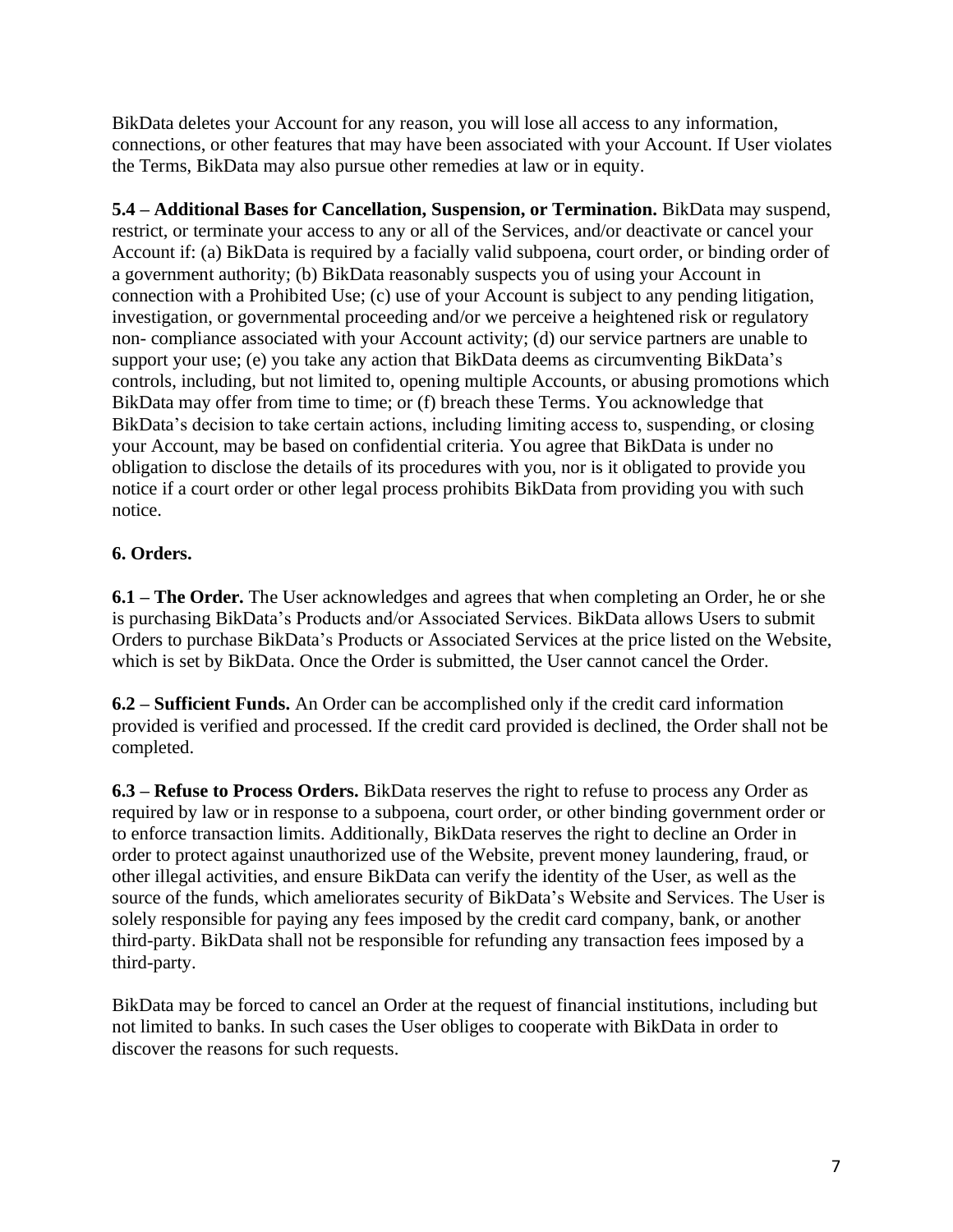**6.4 – Conditions and Restrictions.** BikData may impose any conditions or restrictions upon your Order request or use of the Services. BikData has the right to decline User's Order and/or suspend User's Account.

**6.5 – Risk Disclosure.** You acknowledge and agree that you shall access and use the Services at your own risk. The User acknowledges that there are risks associated with utilizing an Internetbased system including, but not limited to, the failure of hardware, software, and Internet connections. You acknowledge that BikData shall not be responsible for any communication failures, disruptions, errors, distortions, or delays you may experience when trading via the Services, howsoever caused.

# **7. Fees.**

**7.1 – User Fees.** The User agrees to pay BikData the fees for each completed Order and any additional Fees associated with use of the Products and Associated Services. However, BikData reserves the right to change Fee rates from time to time.

**7.2 – Fees for Services subject to Additional Product and Services.** BikData may provide certain additional services or any support services to the User upon User's request. Such additional support services will be subject to additional terms provided on the Website and the fees provided therein, shall be deemed incorporated and subject to the Terms of this Agreement.

**7.3 – Payment of Fees.** The User authorizes BikData or BikData's third-party payment service provider to charge the credit card you provide and deduct the costs and other associated Fees owed in connection with the Order you complete via the Service and the use of the Products and Associated Services.

**7.4** - **Late Fee.** A late penalty equal to (zero point zero three) 0.03% percent may be applied on the unpaid balance per day or the highest rate permitted by applicable law, but no more than %5 compounded daily from the due date until the date paid.

**7.5 – Timing of Fee.** Fees shall be charged at the end of every month, unless the Fee is associated with issuing tokens or the User is informed otherwise.

**7.6 – Fee Changes.** The Fees, other charges, and the charge procedure can be changed by BikData from time to time

**7.7 – Third-Party Fees.** The User is solely responsible for paying any fees imposed by a thirdparty provider, including, but not limited to, transaction fees applied by credit card companies or banks. All fees owed by the User to the third parties (including the financial institutions) are not covered by these Terms.

# **8. Prohibited Uses.**

**8.1 – General Prohibitions.** When accessing or using the Services, you agree that you will not violate any law, contract, intellectual property, or other third-party right or commit a tort, and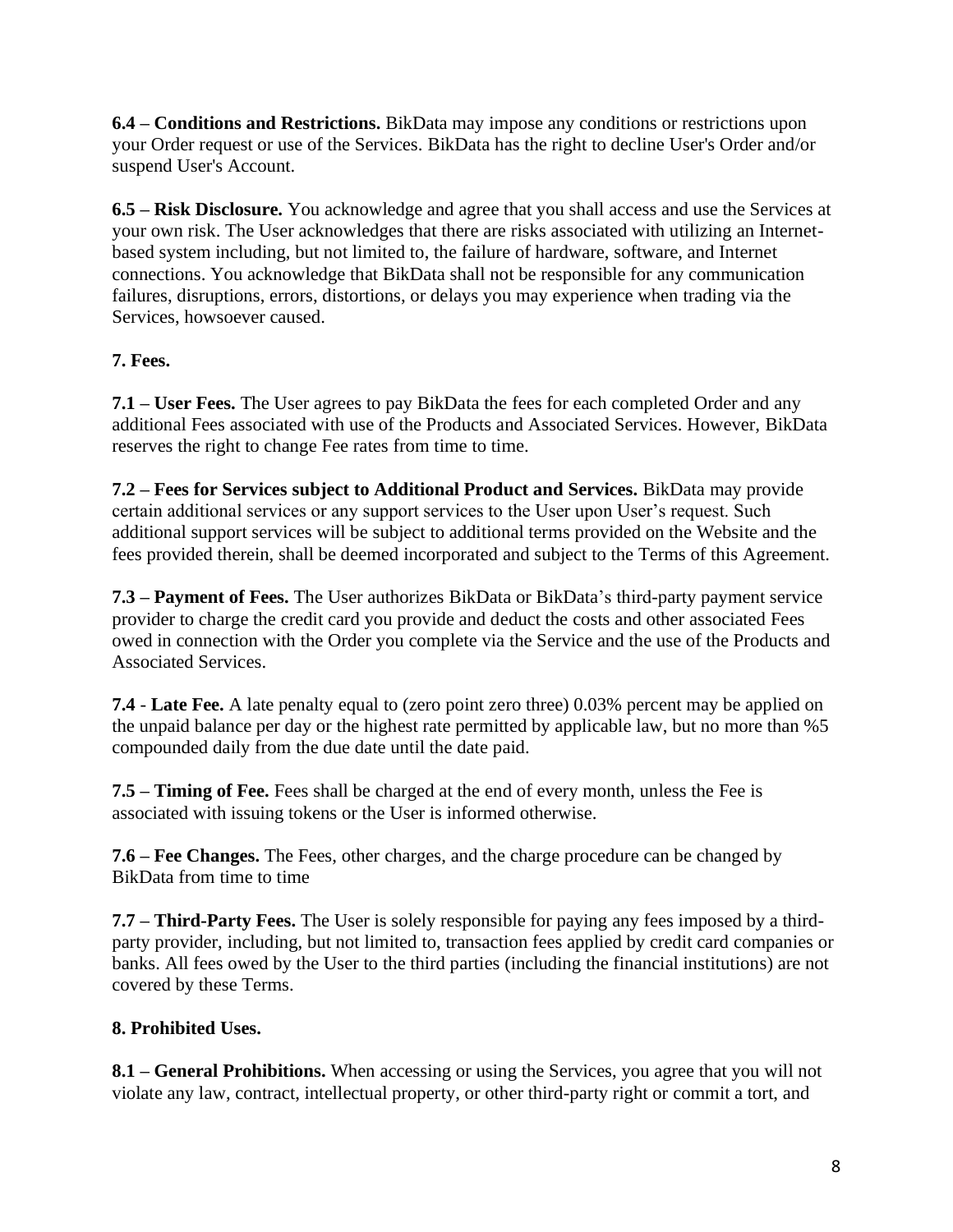that you are solely responsible for your conduct while using our Services. The User is strictly forbidden from using the Account for any illegal purpose. BikData will report any suspicious activity to the relevant law enforcement agency.

**8.2 – Unacceptable Uses.** You shall ensure that you do not use your Account or the Services in a manner relating to:

**8.2.1** – Fraud, including any activity that operates to defraud BikData, BikData Users, or any other person by providing any false, inaccurate, or misleading information to BikData;

**8.2.2** – Ponzi, pyramid, or any other "get rich quick" schemes; **8.2.3** – Money laundering, terrorist financing, proliferation of weapons of mass destruction, explosive materials, or weapons of any kind;

**8.2.4** – Illegal gambling activities, including, but not limited to, lotteries, bidding fee auctions, sports forecasting or odds making, fantasy sports leagues with cash prizes, internet gaming, contests, sweepstakes, or games of chance;

**8.2.5** – Any goods and services that are illegal or the promotion, offer, or marketing of which is illegal or that are offered in connection with illegal, obscene, or pornographic content depicting children or minors in sexual postures;

**8.2.6** – Human trafficking, selling of body parts or human remains, harming any protected animals or protected plants;

**8.2.7** – Selling or facilitating transportation of drugs, narcotics, or hallucinogens;

**8.2.8** – Selling or transporting goods that are subject to any trade embargo;

**8.2.9** – Interference with another individual's or entity's access to or use of any of BikData's Services, which negatively affects and disrupts a User's use of the Services;

**8.2.10**– Damaging, disabling, overburdening, or impairing the function of BikData's Services;

**8.2.11**– To the use of robot, spider, crawler, scraper, or other automated means or interface not provided by BikData to access our Services or to extract data;

**8.2.12**– Activities that defame, abuse, extort, harass, stalk, threaten, or otherwise violate or infringe legal rights; and

**8.2.13**– Infringement or violation of any copyrights, trademarks, rights of publicity, or privacy or any other proprietary right under the law, including, but not limited to, sales, distribution, or access of counterfeit music, movies, software, or other licensed materials without the appropriate authorization from the rights holder.

# **9. User's Rights and Responsibilities.**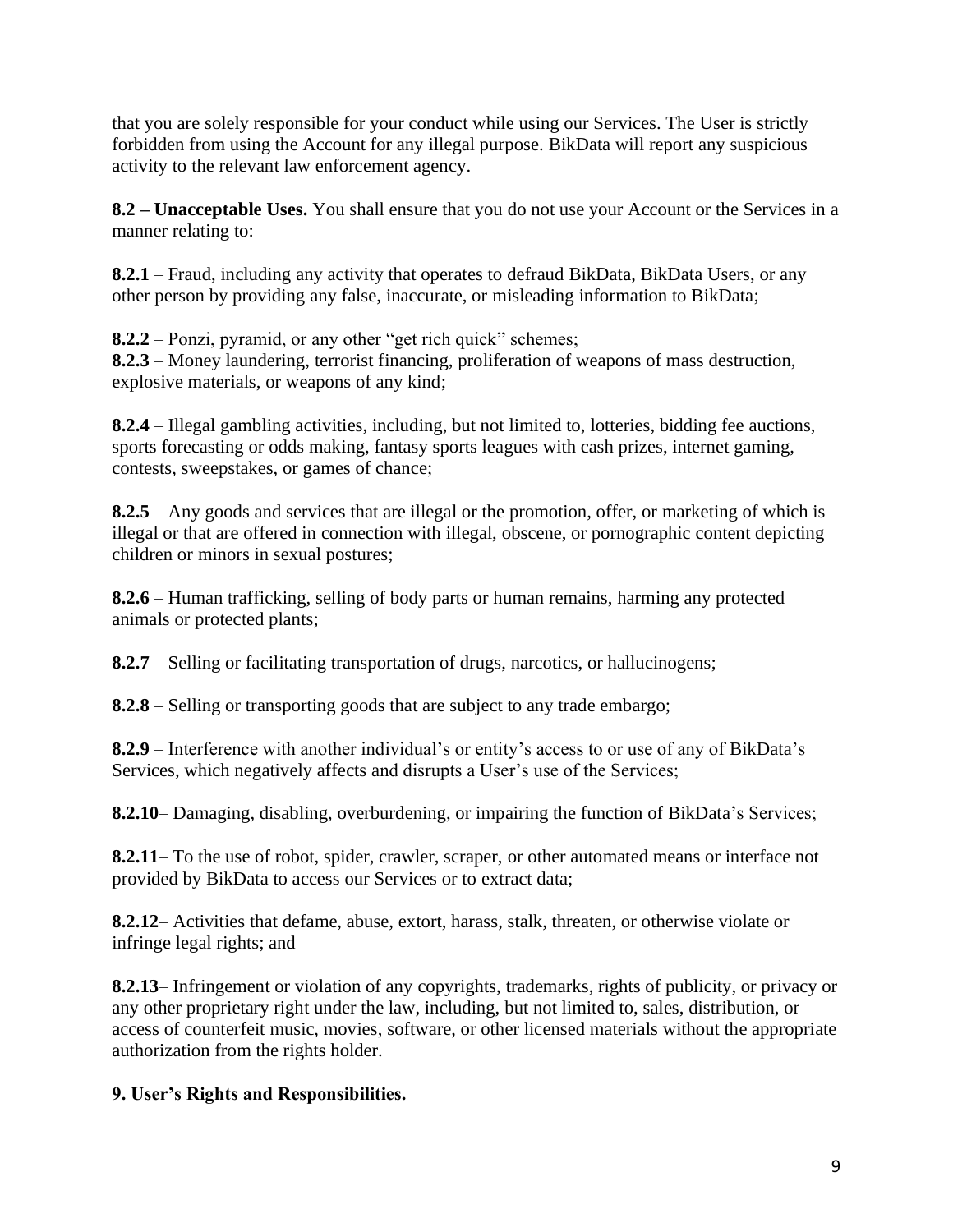**9.1 – General Responsibilities.** The User undertakes to read the entire Terms carefully before using the Website or any of the Services provided by BikData. The User undertakes to comply with any and all applicable laws and regulations related to the use of the Services. The User is solely responsible for complying with applicable law regarding any Order or any use of the Products and Associated Services.

**9.2 – Order Responsibility.** It is the User's responsibility to carefully review and assess the terms of the Order and any other relevant documents before using the Products and Associated Services. You may not download or access any Product and Associated Services without agreeing to such additional terms and conditions.

**9.3 – Right to Enter and Use.** The User has the right to enter and use the Website and Services, as long as he/she/it agrees to and actually complies with the Terms. By using the Website, the User agrees to accept and comply with the Terms stated herein. Additionally, when the User is using the Services on the Website, the User is responsible for their actions and BikData is not liable if the User purchases the wrong products or services. The User's mistaken actions may be irreversible, and BikData is not liable if the User's mistaken action is irreversible.

**9.4 – Right to Cancel Account.** The User may cancel their Account at any time by sending a request to BikData at **info@bikdatax.com**. The User will not be charged for canceling the Account, although you will be required to pay any outstanding amounts owed to BikData. You authorize BikData to cancel any pending Order at the time of Account cancellation.

**9.5 – Account Responsibility.** The User undertakes to monitor all and any changes on his/her/its Account. The User undertakes to immediately inform BikData at **info@bikdatax.com** about any unusual, suspicious, unclear or abnormal changes on his/her/its Account. If User informs BikData too late or does not inform BikData, User will be liable for the breach of the Terms and BikData will have the right to take any further steps accordingly, including but not limited to reporting to relevant authorities.

**9.6 – Update Information.** You are responsible for keeping your email address up to date in your Account in order to receive any notices or alerts that BikData may send.

**9.7 – Security of Account Information.** The User is responsible for maintaining adequate security and control of any and all identifications, passwords, hints, personal identification numbers, and API keys, or any other codes that you use to access the Services.

Any loss or compromise of the foregoing information and/or your personal information may result in unauthorized access to your Account by third parties.

BikData assumes no responsibility for any loss that you may sustain due to the compromise of Account login credentials due to no fault of BikData and/or failure to follow or act on any notices or alerts that we may send to you. In the event you believe your Account information has been compromised, contact BikData Support immediately at **info@bikdatax.com**.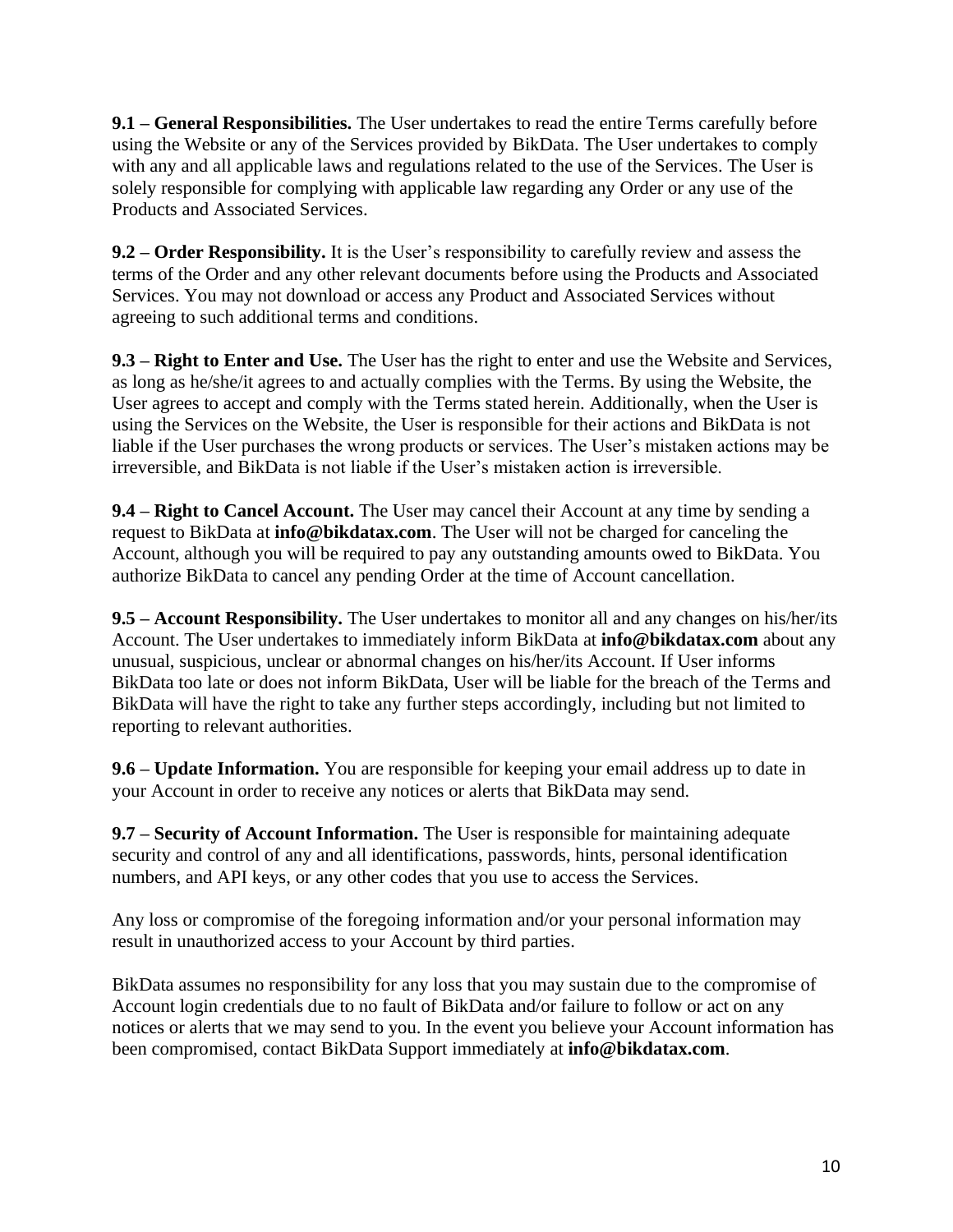**9.8 – Notification.** The User undertakes to notify BikData immediately of any unauthorized use of his/her Account or password, or any other breach of security by email addressed to **info@bikdatax.com**. Any User who violates the foregoing rules may be terminated, and thereafter held liable for losses incurred by BikData or any User of the Website.

**9.9 – Responsible for Infringement.** The User is responsible for any and all damages caused and all liability actions brought against BikData for infringement of third-party rights or violations of applicable laws.

# **10. User's Representations and Warranties.**

**10.1 – Terms of Service.** The User represents and warrants that they have accepted the Terms of Service and will not violate the Terms of Service.

**10.2 – User Registration.** By registering an Account, you expressly represent and warrant that you will: follow the rules and laws of your country of residence and/or country from which you access this Website and Services, meet the eligibility requirements, and have the right to accept these Terms of Service and use the Services.

**10.3 – Accurate and Complete Information.** You represent and warrant that any information you provide via the Services is accurate and complete.

**10.4 – Credit Card.** The User represents and warrants that the credit card you provide belongs to you or you are authorized to use the credit card.

**10.5 – Orders and Use of the Products and Associated Services.** You represent and warrant that you will only use the Services to submit Orders, and access the Products and Associated Services in accordance with the Terms and conditions set forth in this Agreement and that you are duly authorized and have the capacity to submit Orders on the Website. You agree and represent that you will not engage in any Prohibited Uses defined herein.

**10.6 – Privacy and Confidentiality.** If you receive information about another User through the BikData Services, you represent and warrant that you will keep the information confidential and only use it in connection with the BikData Services. You represent and warrant that you will not disclose or distribute a User's information to a third-party or use the information unless you receive the User's express consent to do so. You also represent and warrant that you will not send unsolicited email to a User through the BikData Services.

**10.7 – Treatment of Content.** You warrant that you will not treat any Content, email, or other information received as a result of your access to the Services as a recommendation or representation of any kind by BikData, an affiliate of BikData or any employee, officer, director, representative, or other agent of BikData.

**10.8 – Ownership and Right.** You warrant you will not claim any ownership right in any material, software, or other Intellectual Property displayed on, published by or otherwise available through BikData, other than content, software, or intellectual property that the User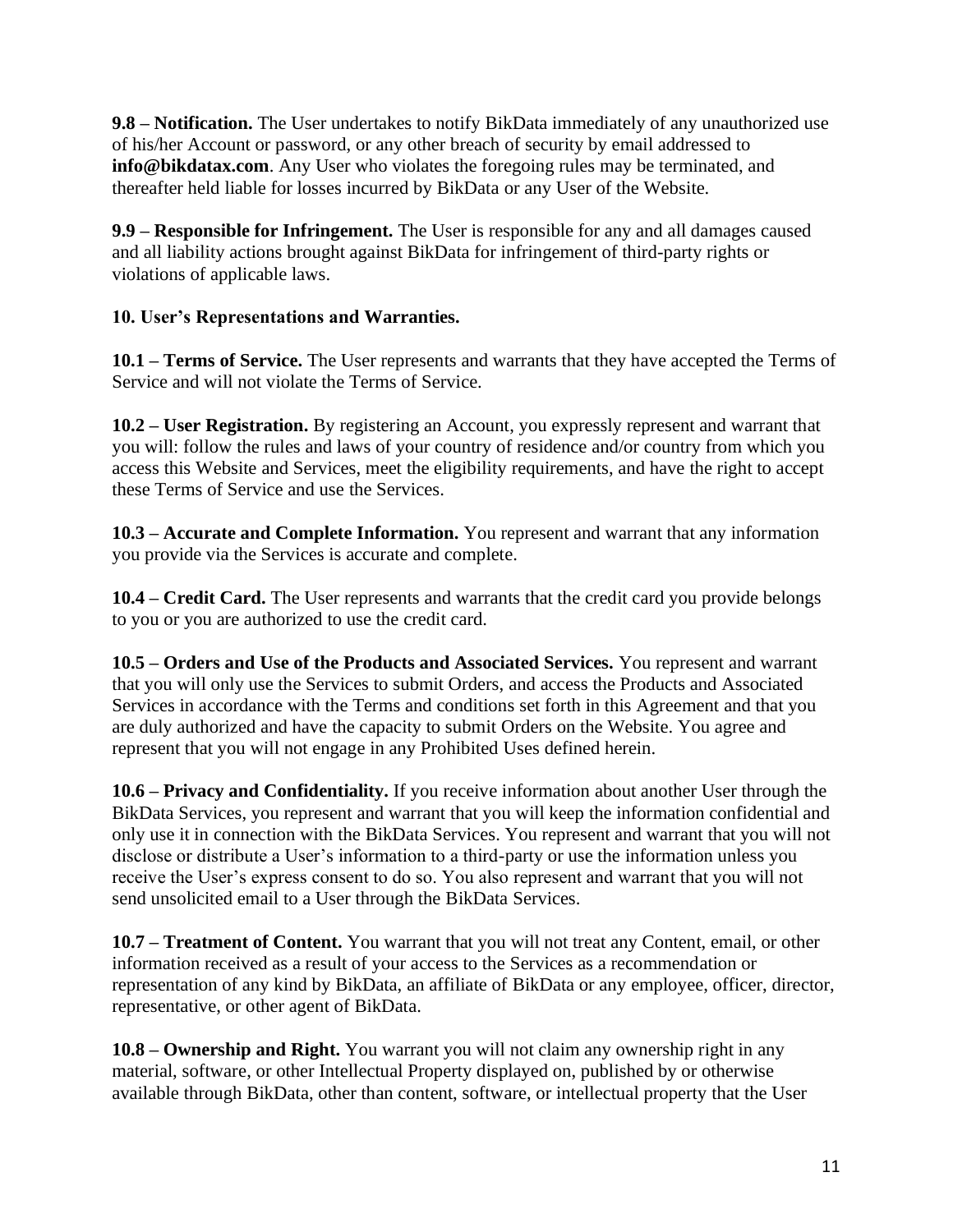owns or otherwise has rights to without regard for its appearance on BikData. You also warrant that you will not claim any rights to access, view, or alter any source code or object code of BikData.

**10.9 – Use of Content.** You warrant that you will not copy, store, permanently download, republish, or redistribute Content except as specifically allowed in the Terms. Additionally, you

warrant that you will not use any Content or other information acquired from BikData or through the use of the Website or Services for commercial or investment activity outside of the Services, without prior written approval from BikData.

**10.10 – Marketing.** The User warrants that they will not use BikData to market services, particularly investment advisory services, that might cause BikData to have to register as an investment advisor with the Securities & Exchange Commission (SEC), or to be treated as an underwriter. Additionally, User warrants that they will not market competing services to people they have identified through BikData.

# **11. BikData's Rights, Responsibilities and Limitations.**

**11.1 – Decline, Suspend, or Delete Accounts.** BikData reserves the right (at its sole discretion) to decline User's Order and/or suspend the Account (or certain functionalities thereof) at any time where it is required to do so under relevant and applicable laws and regulations or having grounds to believe that the User uses the Account for illegal purposes. BikData will make reasonable efforts to inform the User of any such suspension unless BikData is prohibited from doing so by law or under an order from a competent court or authority. Additionally, BikData reserves the right to delete your Account for any reason.

**11.2 – Access to Website.** BikData will use reasonable endeavors to ensure that the User can normally access the Website and Services in accordance with the Terms. However, BikData may suspend use of the Website for maintenance and will make reasonable efforts to give the User notice. The User acknowledges that this may not be possible in an emergency.

**11.3 – Free Trials, Special Offers, Discontinued Services and User Access.** BikData may from time to time provide some free trials or special offers to the user that the User may elect to use. Upon completion of the trial period, regular price for the Associated Product and Services will be charged to User. All Clients that benefit for free trial will be required to submit payment card details as part of the process, to allow for automatic payments once the free trials period ends. User who do not wish to continue the Associated Product and Services once the free trial ends must cancel the hosting services within 3 business days before the trial period ends otherwise they will be charged for the related services by the due date. BikData reserves the right to reduce the term of a trial period or end it altogether without prior notice. The Services and the information included in the Website have an indefinite duration. BikData may, in our sole discretion and without liability to you, with or without prior notice and at any time, modify, discontinue, or terminate, temporarily or permanently, any portion of our Services or the information posted on the Website. Specifically, BikData reserves the right to terminate your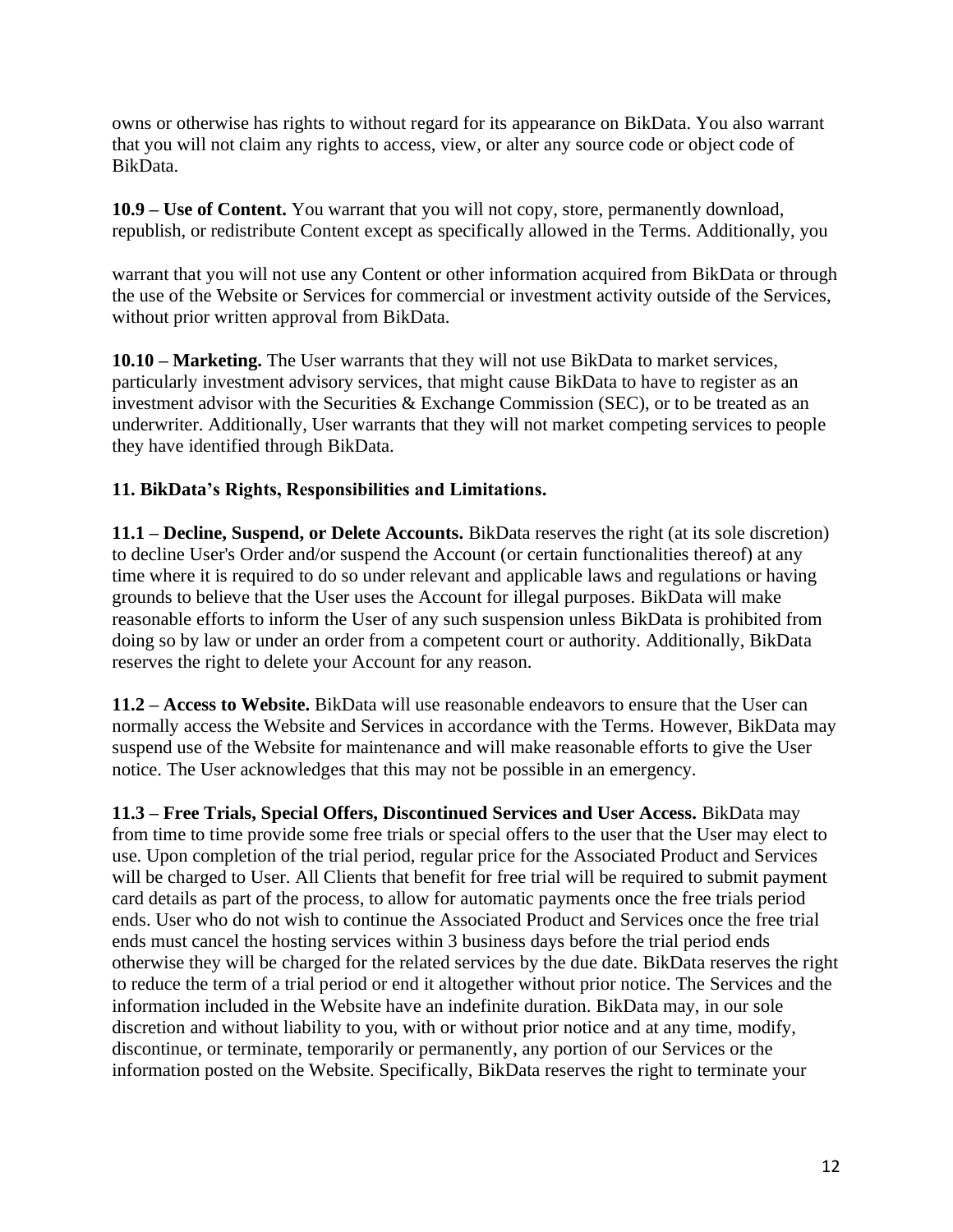access to the Services without notice and, if you violate the Terms, to pursue other remedies at law or in equity.

**11.4 – Disclosure.** We have the right to disclose your identity to any third-party who is claiming that any Content posted by you constitutes a violation of their intellectual property rights, or of their right to privacy. We have the right to remove any posting you make on our Website if, in our opinion, your post does not comply with the Content standards set out in these Terms.

**11.5 – Report Fraud or Illegal Activity.** In the case of fraud, BikData undertakes to report all the necessary information, including names, addresses and all other requested information, to the relevant authorities dealing with fraud and breaches of the law. Users recognize that their Account may be frozen at any time at the request of any competent authority investigating a fraud or any other illegal activity.

**11.6 – Purchases.** BikData's responsibility shall be limited to using reasonable technical efforts to ensure the receipt of the purchased Products or Associated Services.

**11.7 – Damages or Losses.** To the extent permitted by law, BikData is not responsible for any damages, loss of profit, loss of revenue, loss of business, loss of opportunity, loss of data, indirect or consequential loss unless the loss suffered was caused by a breach of the Terms by BikData.

BikData is not liable for any damage resulting from misuse of the Website or Services, such as misinterpretation of instructions provided by BikData, errors in implementing software, misusing configurations, losing private keys, and inputting the wrong information.

**11.8 – Website and Services.** BikData is not responsible for any malfunction, breakdown, delay, or interruption of the Internet connection, or any reason why the Website is unavailable at any given time. While BikData will strive to keep the Website up and running, all online services suffer from occasional disruptions and outages, and BikData is not liable for any disruption or loss you may suffer as a result. BikData does not provide any guarantees that access to the Website will not be interrupted, or that there will be no delays, failures, errors, omissions, or loss of transmitted information.

**11.9 – Security.** BikData undertakes to take the necessary measures to maintain the level of information security of the Website and prevent potential threats.

**11.10 – Right to Control Content.** BikData may, but is not required to, monitor or control the Content posted via the Services. BikData's failure to exercise this right does not give the User any right to make a claim against BikData. Any Content that has been uploaded through the Services may be deleted at any time without notice to the User.

#### **12. Notices and Communication by Electronic Delivery.**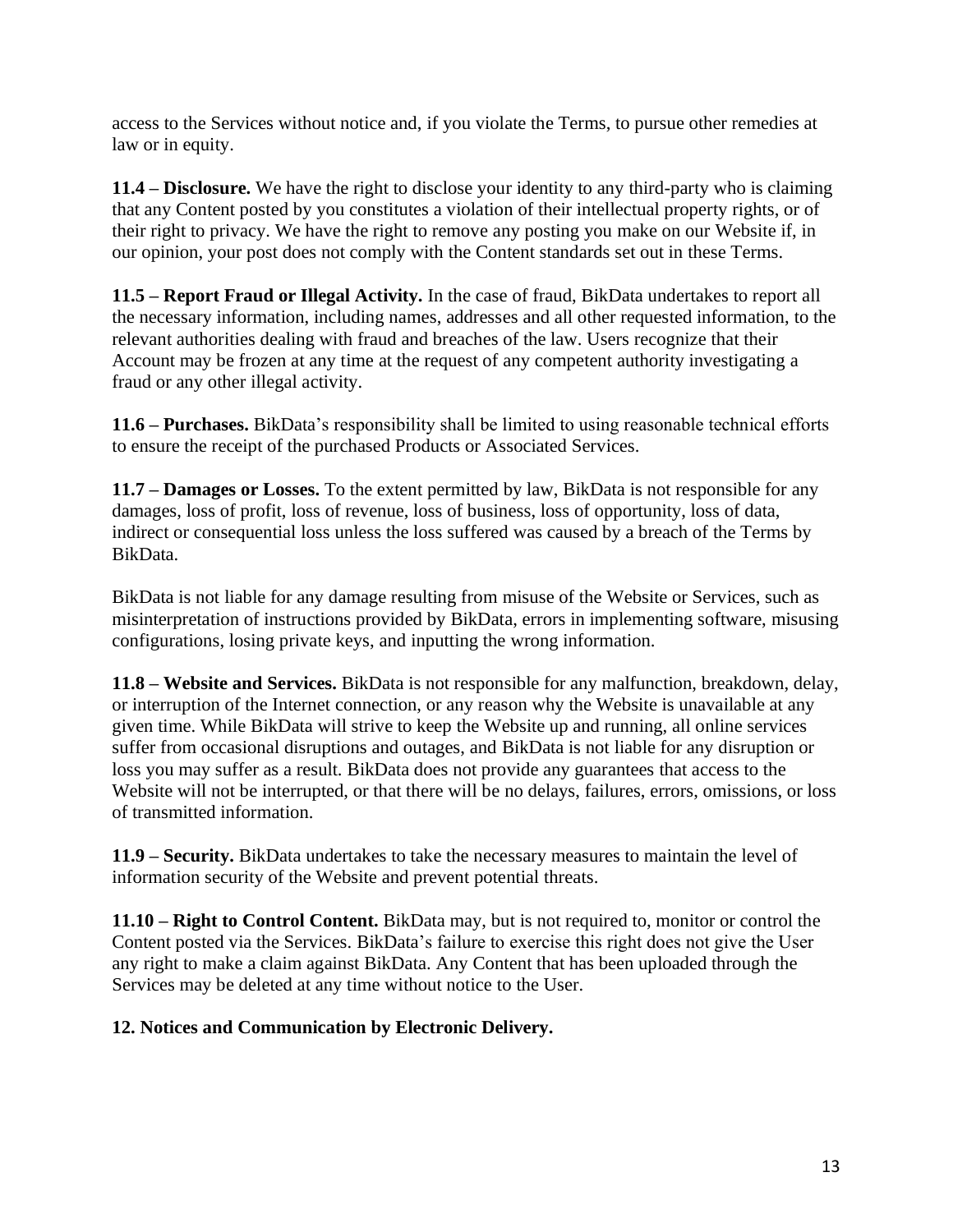**12.1 – Notice.** BikData reserves the right to send notices to, and communicate with the User by any means of communication, available to BikData, considering the contact details provided by the User.

**12.2 – User Consent.** The User expressly agrees and consents to receive any notice or communication in electronic form that BikData provides in connection with User's Account and/or use of the Services, and to be bound by them, if so is required by the Terms of Service. Communication includes, but is not limited to: Terms of Service and Privacy Policies, and updates to these agreements and policies; documents; receipts; legal and regulatory disclosures; legal and regulatory statements; agreements; Account details and history; confirmations; Order information; and responses to claims, complaints, or customer support inquiries filed in connection with your Account (hereinafter "Communications"). You agree that BikData may provide these notices and Communications to you by posting them via the Services or Website, by emailing them to you at the email address you provide, and/or by sending a SMS or text message to a mobile phone number that you provide. Your carrier's normal, messaging, data and other rates and fees may apply to any mobile Communications. Users should maintain copies of electronic notices and Communications by printing a paper copy or saving an electronic copy.

# **12.3 – Failing or Withdrawing Consent.**

**12.3.1 – Withdraw Consent.** The User may withdraw consent to receive electronic notices and Communications by sending a withdrawal notice to **info@bikdatax.com**. If User declines or withdraws consent to receive electronic notices and Communications, BikData reserves the right to suspend or terminate your use of the Services.

**12.3.2 – Fail to Provide Consent.** If User fails to provide consent, BikData reserves the right to immediately close your Account, or suspend or terminate your use of the Services.

**12.4 Hardware and Software Requirements.** In order to access and retain electronic Communications, you will need the following hardware and software: a device with an Internet connection that has a current web browser with 128-bit encryption and cookies enabled; a valid email address and your primary email address on file with BikData; and sufficient storage space to save past Communications or an installed printer to print them.

**12.5 – Update Contact Information.** It is your responsibility to keep your email address and/or phone number on file with BikData up to date so that BikData can communicate with you electronically. You understand and agree that if BikData sends you an electronic Communication but you do not receive it because your email address or phone number on file is incorrect, out of date, blocked by your service provider, or you are otherwise unable to receive electronic Communications, BikData will be deemed to have provided the Communication to you.

Please note that if you use a spam filter that blocks or re-routes emails from senders not listed in your address book, you must add BikData to your email address book so that you will be able to receive the Communications we send you. You can update your email address, phone number, or address at any time by sending a request to **info@bikdatax.com**.If your email address or phone number becomes invalid, such that electronic Communications sent to you by BikData are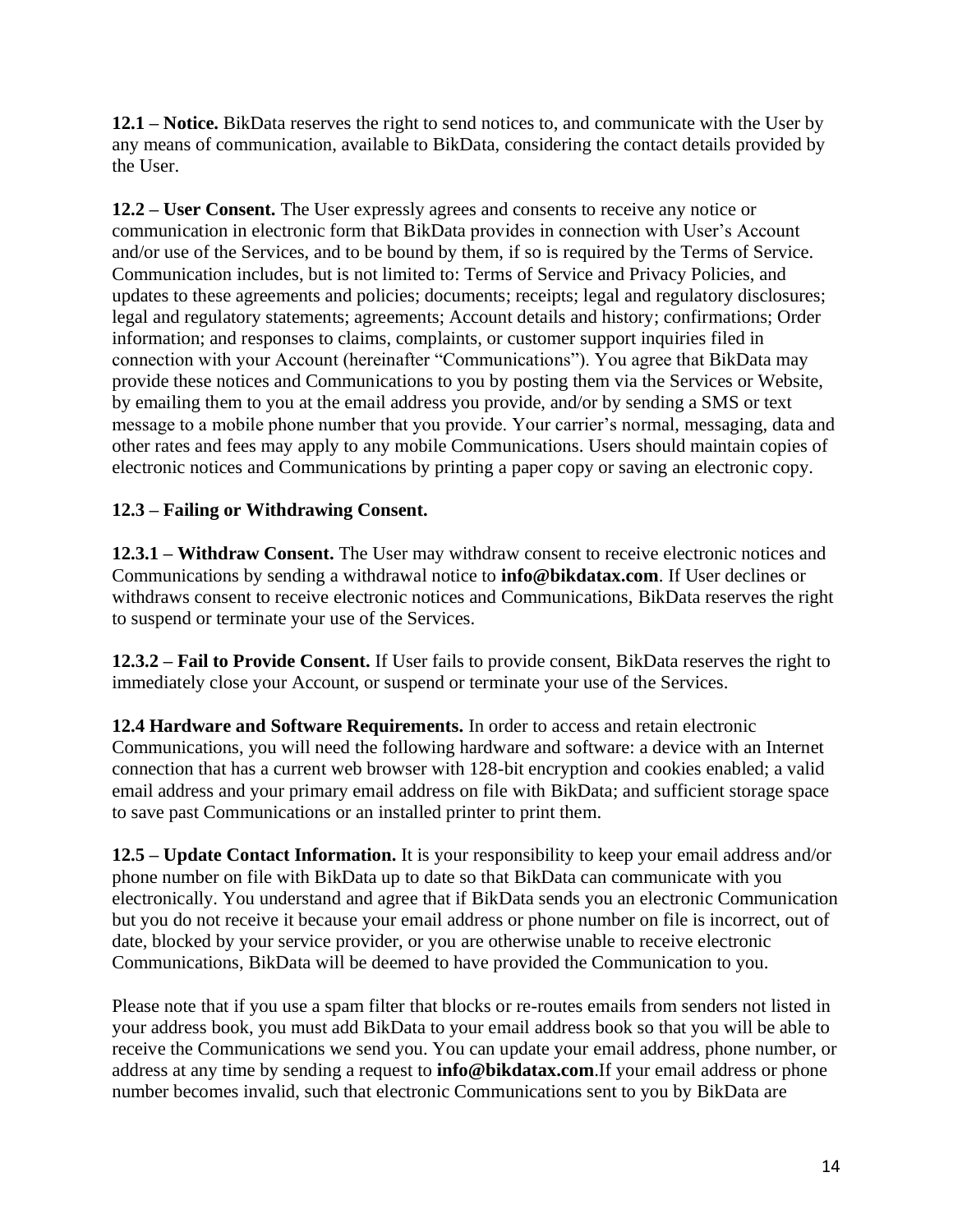returned, BikData may deem your Account to be inactive and you may not be able to complete any Order via our Services until we receive a valid, working email address or phone number from you.

## **12. Independent Relationship - No Advice or Brokerage.**

**12.1 – Independent Relationship.** BikData also does not act as your partner, joint venture, joint associates, broker, advisor, or agent in any fiduciary capacity.

**12.2 – No Advice.** No communication or information provided to User by BikData and its affiliates, its respective officers, directors, employees, vendors, suppliers and agents, nor any of the Third Party Providers shall be considered or construed as advice. BikData does not provide investment, tax, accounting, financial, or legal advice. Additionally, no information on the Website should be interpreted as a recommendation or endorsement with regards to any Cryptocurrency or blockchain network.

# **13. Disclaimers, Limitations and Waivers of Liability.**

BIKDATA'S SERVICES ARE PROVIDED ON AN "AS IS" AND "AS AVAILABLE" BASIS WITHOUT ANY REPRESENTATION OR WARRANTY, WHETHER EXPRESS, IMPLIED OR STATUTORY. TO THE MAXIMUM EXTENT PERMITTED BY APPLICABLE LAW, BIKDATA EXPRESSLY DISCLAIMS AND YOU WAIVE, ALL WARRANTIES OF ANY KIND, WHETHER EXPRESS OR IMPLIED, INCLUDING, WITHOUT LIMITATION, IMPLIED WARRANTIES OF TITLE, MERCHANTABILITY, FITNESS FOR A PARTICULAR PURPOSE AND/OR NON-INFRINGEMENT AS TO OUR SERVICES, INCLUDING THE INFORMATION, CONTENT AND MATERIALS CONTAINED THEREIN.

BIKDATA DOES NOT MAKE ANY REPRESENTATIONS OR WARRANTIES THAT ACCESS TO THE WEBSITE, ANY PART OF THE BIKDATA SERVICES, OR ANY OF THE MATERIALS CONTAINED THEREIN, WILL BE CONTINUOUS, UNINTERRUPTED, TIMELY OR ERROR-FREE. BIKDATA DOES NOT GUARANTEE THE ADEQUACY, TIMELINESS, ACCURACY OR COMPLETENESS OF ANY INFORMATION ON THE WEBSITE. BIKDATA MAKES NO WARRANTY AND DISCLAIMS ALL RESPONSIBILITY AND LIABILITY FOR THE COMPLETENESS, ACCURACY, AVAILABILITY, TIMELINESS, SECURITY OR RELIABILITY OF THE SERVICES OR ANY CONTENT THEREON OR ANY CONTENT YOU RECEIVE AS A RESULT OF YOUR RELATIONSHIP WITH BIKDATA.

BIKDATA AND ITS AFFILIATES, AND SERVICE PROVIDERS, OR ANY OF THEIR RESPECTIVE OFFICERS, DIRECTORS, AGENTS, JOINT VENTURERS, EMPLOYEES OR REPRESENTATIVES SHALL NOT BE LIABLE FOR ANY SUSPENSION OR REFUSAL TO ACCEPT PAYMENTS WHICH BIKDATA REASONABLY BELIEVES TO BE MADE FRAUDULENTLY OR WITHOUT PROPER AUTHORIZATION. BIKDATA SHALL ALSO NOT BE LIABLE FOR ANY UNFORESEEN CIRCUMSTANCES, WHICH PREVENT THE PROPER PERFORMANCE DESPITE ANY REASONABLE PRECAUTIONS TAKEN BY BIKDATA, INCLUDING, BUT NOT LIMITED TO POWER OUTAGES, FIRE, FLOOD,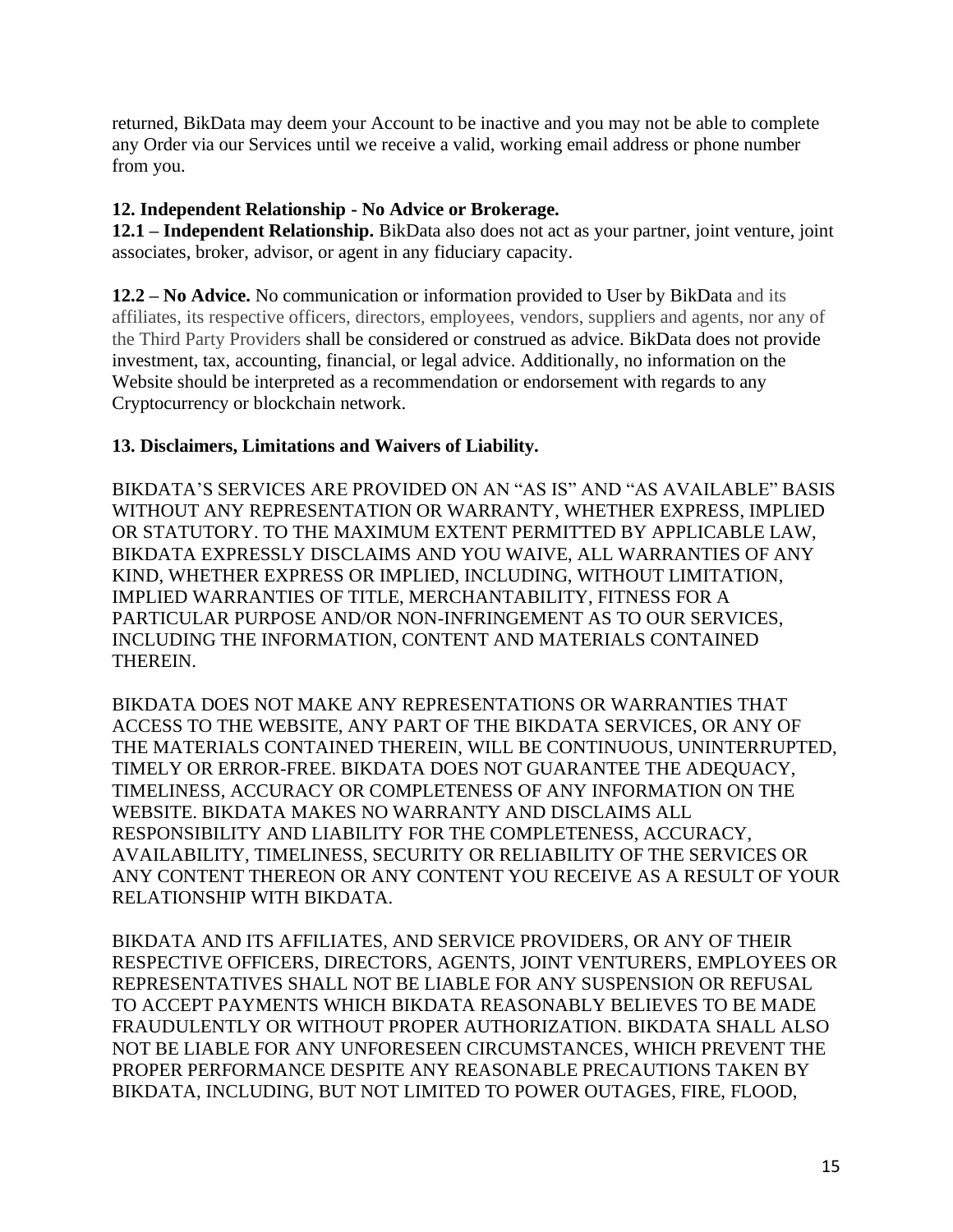THEFT, EQUIPMENT BREAKDOWNS, HACKING ATTACKS, INTERNAL MECHANICAL OR SYSTEM FAILURES, AS WELL AS DOWNTIMES OF THE WEBSITE.

BIKDATA IS NOT LIABLE TO ANY PERSON FOR ANY CLAIM BASED UPON TERMINATION OF AN ACCOUNT OR DISABLEMENT OF ACCESS TO SERVICES OR REMOVAL OF ANY CONTENT, INCLUDING MATERIAL BIKDATA BELIEVES, IN ITS SOLE DISCRETION, TO VIOLATE THE TERMS, REGARDLESS OF WHETHER THE MATERIAL ULTIMATELY IS DETERMINED TO BE INFRINGING OR OTHERWISE PROHIBITED, AND REGARDLESS OF WHETHER SUCH TERMINATION OR DISABLING HAS THE EFFECT OF REDUCING THE VALUE OF ANY CONTENT OR OPPORTUNITIES THAT MIGHT OTHERWISE HAVE BEEN AVAILABLE TO USER.

BIKDATA WILL ALSO NOT BE RESPONSIBLE OR LIABLE FOR ANY HARM TO YOUR COMPUTER SYSTEM, LOSS OF DATA, OR OTHER HARM THAT RESULTS FROM YOUR ACCESS TO OR USE OF THE SERVICES OR ANY CONTENT. BIKDATA IS NOT RESPONSIBLE FOR ANY TECHNICAL MALFUNCTION OR OTHER PROBLEMS OF ANY TELEPHONE NETWORK OR SERVICE, COMPUTER SYSTEMS, SERVERS OR PROVIDERS, COMPUTER OR MOBILE PHONE EQUIPMENT, SOFTWARE, FAILURE OF EMAIL OR MEDIA PLAYS ON ACCOUNT OF TECHNICAL PROBLEMS OR TRAFFIC CONGESTION ON THE INTERNET OR AT ANY WEBSITE OR COMBINATION

THEREOF, INCLUDING INJURY OR DAMAGE TO YOUR OR ANY OTHER PERSON'S COMPUTER, MOBILE PHONE OR OTHER HARDWARE OR SOFTWARE, RELATED TO OR RESULTING FROM USING OR DOWNLOADING MATERIALS IN CONNECTION WITH THE WEBSITE AND/OR THE SERVICES, INCLUDING ANY LOSS OR DAMAGE TO ANY CONTENT OR THIRD-PARTY APPLICATION, OR TO ANY SOFTWARE OR CONTENT POSTED ON OR THROUGH THE SERVICES OR TRANSMITTED TO USERS OR ANY INTERACTIONS BETWEEN THE USERS OF THE SERVICES, WHETHER ONLINE OR OFFLINE.

ANY CONTENT DOWNLOADED OR OTHERWISE OBTAINED THROUGH THE USE OF THE SERVICES IS DOWNLOADED AT YOUR OWN RISK, AND YOU WILL BE SOLELY RESPONSIBLE FOR ANY DAMAGE TO YOUR COMPUTER SYSTEM OR MOBILE DEVICE OR LOSS OF DATA THAT RESULTS FROM SUCH DOWNLOAD OR USE OF THE SERVICES. YOU ALSO AGREE THAT BIKDATA HAS NO RESPONSIBILITY OR LIABILITY FOR THE DELETION OF, OR THE FAILURE TO STORE OR TO TRANSMIT, ANY CONTENT AND OTHER COMMUNICATIONS MAINTAINED BY THE SERVICES. BIKDATA MAKES NO WARRANTY THAT THE SERVICES WILL MEET YOUR REQUIREMENTS OR BE AVAILABLE ON AN UNINTERRUPTED, SECURE, OR ERROR-FREE BASIS. NO ADVICE OR INFORMATION, WHETHER ORAL OR WRITTEN, OBTAINED FROM BIKDATA OR THROUGH THE SERVICES WILL CREATE ANY WARRANTY NOT EXPRESSLY MADE HEREIN.

YOU ACKNOWLEDGE THAT INFORMATION YOU STORE OR TRANSFER THROUGH BIKDATA'S SERVICES MAY BECOME IRRETRIEVABLY LOST OR CORRUPTED OR TEMPORARILY UNAVAILABLE DUE TO A VARIETY OF CAUSES, INCLUDING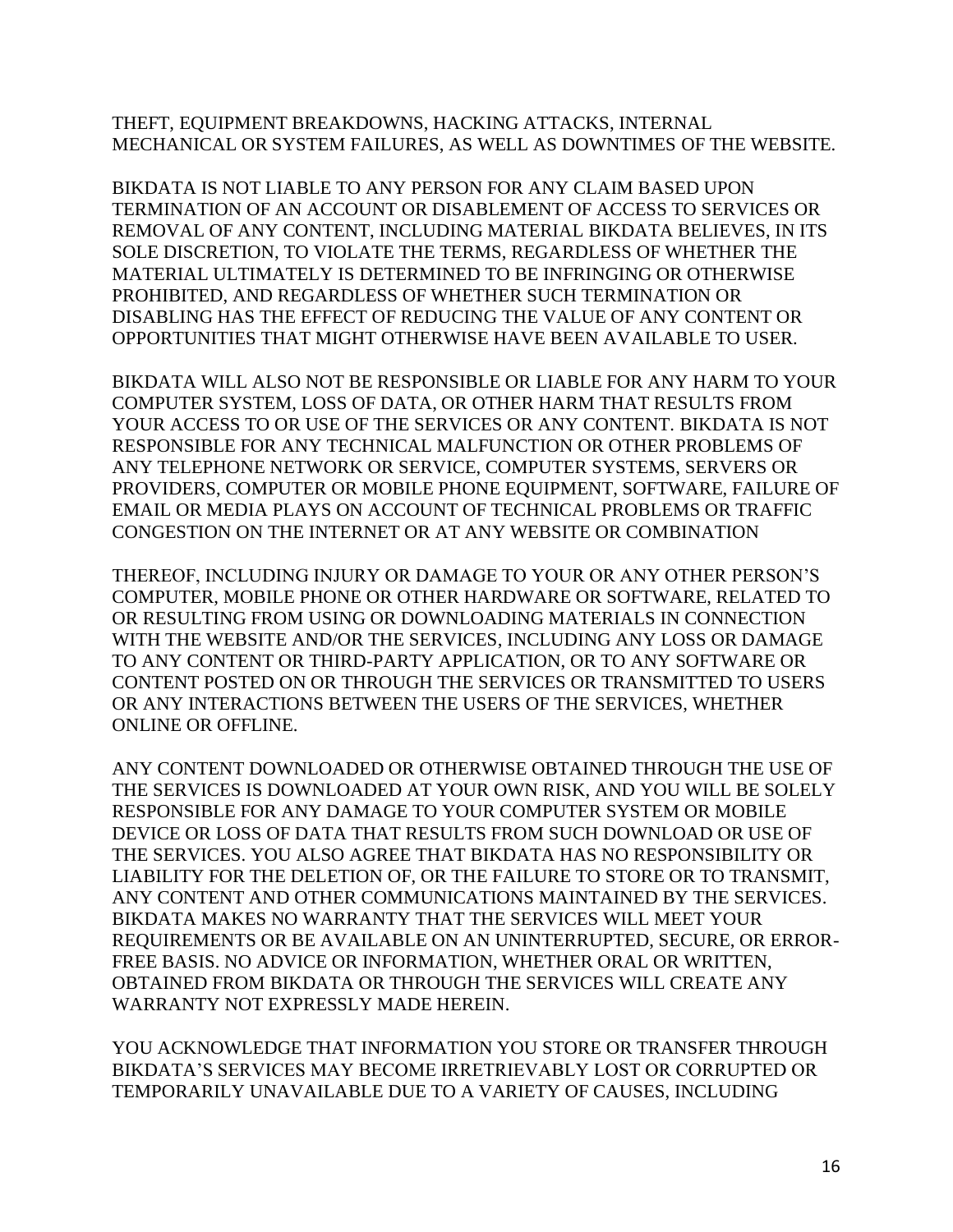SOFTWARE FAILURES, PROTOCOL CHANGES BY THIRD-PARTY PROVIDERS, INTERNET OUTAGES, FORCE MAJEURE EVENT OR OTHER DISASTERS, INCLUDING THIRD-PARTY DDOS ATTACKS, SCHEDULED OR UNSCHEDULED MAINTENANCE, OR OTHER CAUSES EITHER WITHIN OR OUTSIDE OUR CONTROL. YOU ARE SOLELY RESPONSIBLE FOR BACKING UP AND MAINTAINING DUPLICATE COPIES OF ANY INFORMATION YOU STORE OR

TRANSFER THROUGH OUR SERVICES.

IN NO EVENT SHALL BIKDATA, ITS AFFILIATES, AND SERVICE PROVIDERS, OR ANY OF THEIR RESPECTIVE OFFICERS, DIRECTORS, AGENTS, JOINT VENTURERS, EMPLOYEES OR REPRESENTATIVES (HEREINAFTER COLLECTIVELY "BIKDATA'S PARTIES") BE LIABLE TO YOU OR ANY OTHER PERSON OR ENTITY FOR ANY AMOUNT, OR FOR ANY DIRECT, INDIRECT, INCIDENTAL, SPECIAL, PUNITIVE, EXEMPLARY, CONSEQUENTIAL OR OTHER LOSSES OR DAMAGES, INCLUDING, BUT NOT LIMITED TO, LOSS OF PROFITS, LOSS OF BUSINESS, LOSS OF USE, LOSS OF DATA OR OTHER INTANGIBLE DAMAGES, THAT MAY RESULT FROM OR RELATE TO: (A) THE ACCURACY, COMPLETENESS, OR CONTENT OF THE WEBSITE, INCLUDING, BUT NOT LIMITED TO ANY INFORMATION ON THE WEBSITE; (B) THE ACCURACY, COMPLETENESS, OR CONTENT OF ANY WEBSITES LINKED THROUGH HYPERLINKS, BANNER ADVERTISING OR OTHERWISE TO THIS WEBSITE; (C) THE SERVICES FOUND AT THIS WEBSITE OR ANY OTHER WEBSITES

LINKED TO THIS WEBSITE; (D) PERSONAL INJURY OR PROPERTY DAMAGE OF ANY NATURE WHATSOEVER; (E) THIRD-PARTY CONDUCT OF ANY NATURE WHATSOEVER; (F) ANY UNAUTHORIZED ACCESS TO OR USE OF OUR SERVICES AND/OR ANY AND ALL CONTENT, PERSONAL INFORMATION, FINANCIAL INFORMATION, OR OTHER INFORMATION AND DATA STORED THEREIN; (G) ANY INTERRUPTION OR CESSATION OF SERVICES TO OR FROM THIS WEBSITE OR ANY WEBSITES LINKED TO THIS WEBSITE; (H) ANY VIRUSES, WORMS, BUGS, TROJAN HORSES, OR THE LIKE, WHICH MAY BE TRANSMITTED TO OR FROM THIS WEBSITE OR ANY WEBSITES LINKED TO THIS WEBSITE; (I) ANY USER CONTENT OR CONTENT THAT IS DEFAMATORY, HARASSING, ABUSIVE, HARMFUL TO MINORS OR ANY PROTECTED CLASS, PORNOGRAPHIC, "X-RATED", OBSCENE OR OTHERWISE OBJECTIONABLE; (J) MISTAKES, OMISSIONS, INTERRUPTIONS, DELETION OF FILES OR EMAIL, ERRORS, DEFECTS, DELAYS IN OPERATION OR TRANSMISSION, WHETHER OR NOT RESULTING FROM A FORCE MAJEURE EVENT, COMMUNICATION FAILURE, THEFT, LACK OF SECURITY IN THE OPERATION OF THE WEBSITE; (K) DESTRUCTION OR UNAUTHORIZED ACCESS TO BIKDATA'S RECORDS, PROGRAMS OR SERVICES; AND/OR (L) ANY LOSS OR DAMAGE OF ANY KIND INCURRED AS A RESULT OF YOUR USE OF THIS WEBSITE OR THE SERVICES FOUND AT THIS WEBSITE, WHETHER BASED ON WARRANTY, CONTRACT, TORT, NEGLIGENCE, STRICT LIABILITY OR ANY OTHER LEGAL OR EQUITABLE THEORY, AND WHETHER OR NOT BIKDATA IS ADVISED OF THE POSSIBILITY OF SUCH DAMAGES.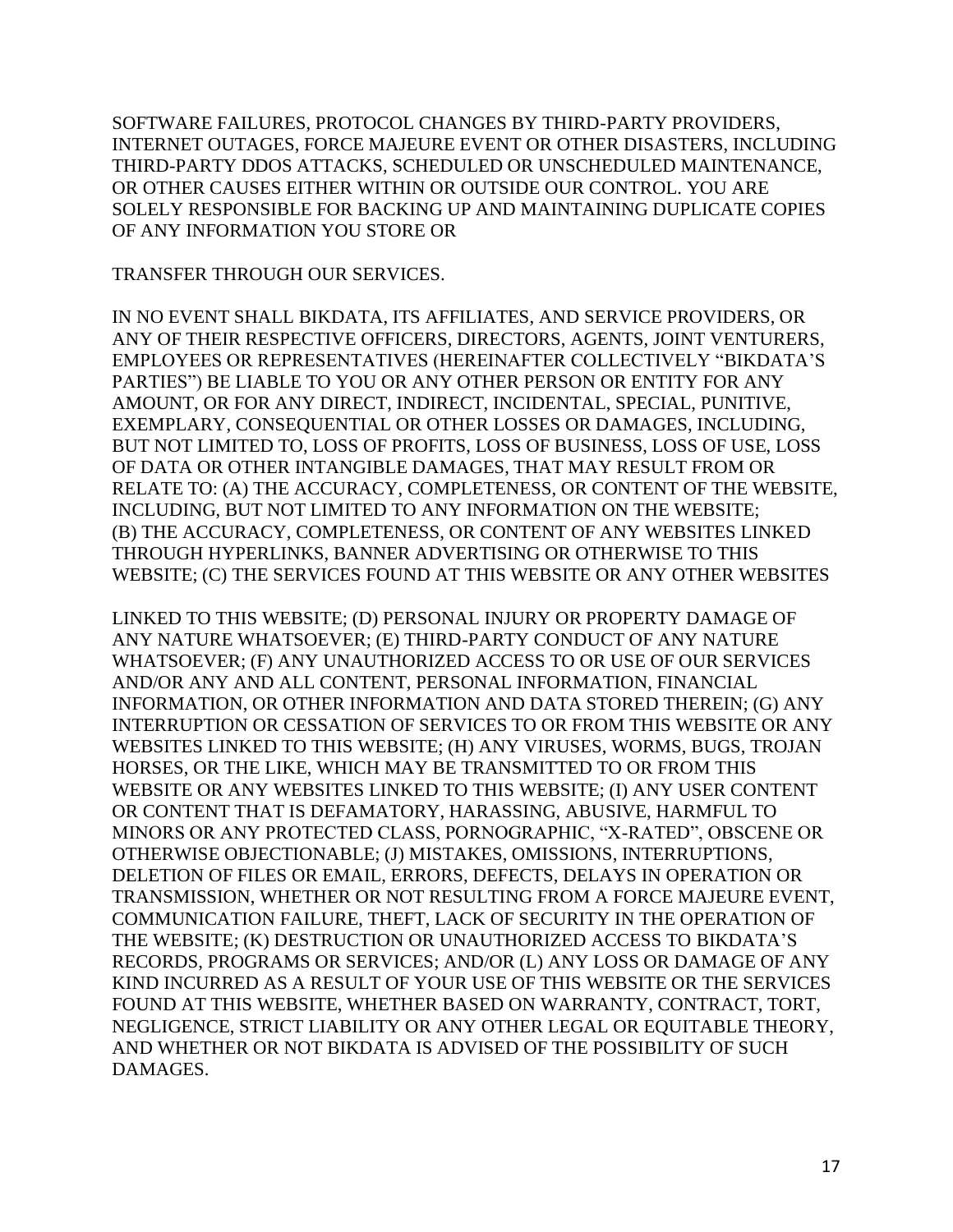IN NO EVENT SHALL BIKDATA OR BIKDATA'S PARTIES' TOTAL AGGREGATE LIABILITY, WHETHER IN WARRANTY, CONTRACT, TORT, PRODUCT LIABILITY, STRICT LIABILITY OR OTHER THEORY, ARISING OUT OF OR RELATED TO THE USE OF, OR INABILITY TO USE THE SERVICES, EXCEED THE TOTAL AMOUNT PAID BY YOU FOR THE PARTICULAR SERVICES THAT ARE THE SUBJECT OF THE CAUSE OF ACTION. THE FOREGOING LIMITATION OF LIABILITY SHALL APPLY TO THE FULLEST EXTENT PERMITTED BY LAW, AND SHALL SURVIVE ANY TERMINATION OR EXPIRATION OF THE TERMS OR YOUR USE OF THIS WEBSITE OR THE SERVICES FOUND AT THIS WEBSITE.

THE USER ADDITIONALLY ACKNOWLEDGES THAT BIKDATA OR BIKDATA'S PARTIES ARE NOT LIABLE, AND YOU AGREE NOT TO SEEK TO HOLD BIKDATA OR BIKDATA'S PARTIES LIABLE FOR THE CONDUCT OF THIRD PARTIES, INCLUDING OTHER USERS OF THE SERVICES AND OPERATORS OF EXTERNAL WEBSITES, AND THAT THE RISK OF THE SERVICES AND EXTERNAL WEBSITES AND OF INJURY FROM THE FOREGOING RESTS ENTIRELY WITH YOU.

#### **14. Indemnification and Release of BikData.**

**14.1 – Indemnity.** The User agrees to protect, defend, indemnify, and hold harmless BikData, and its officers, directors, employees, agents, and third-party service providers from and against any and all claims, demands, actions, costs, expenses, losses, liabilities, and damages of every kind and nature, including, but not limited to, reasonable attorneys' fees imposed upon or incurred by BikData, directly or indirectly, arising from or relating to: (a) the User's use of and access to this Website or the Services found on this Website; (b) the User's violation of any provision of the Terms of Service or the policies or agreements which are incorporated herein; (c) the User's violation of any applicable laws, rules, or regulations; (d) the User's willful misconduct; (e) any Content posted through the Services by User that gives rise to claims related to defamation or invasion of privacy; and/or (f) the User's violation of any third-party right, including without limitation any intellectual property or other proprietary right. The indemnification obligations under this section shall survive any termination or expiration of the Terms of Service or the User's use of this Website or the Services found on this Website. If the User is obligated to indemnify BikData, BikData will have the right, in our sole discretion, to control any action or proceeding and determine whether we wish to settle it.

**14.2 – Release.** If you have a dispute with one or more users of the BikData Services, you release BikData, its affiliates and service providers, and each of their respective officers, directors, agents, joint venturers, employees, and representatives from any and all claims, demands, and damages (actual or consequential) of every kind and nature arising out of or in any way connected with such disputes.

#### **15. Intellectual Property and Ownership.**

**15.1 – Protection of Intellectual Property.** The Website in its entirety, its domain name, its Contents, and any information or material on it are protected under the relevant copyright, trademark, patent, and other intellectual property laws, unless otherwise specified herein. The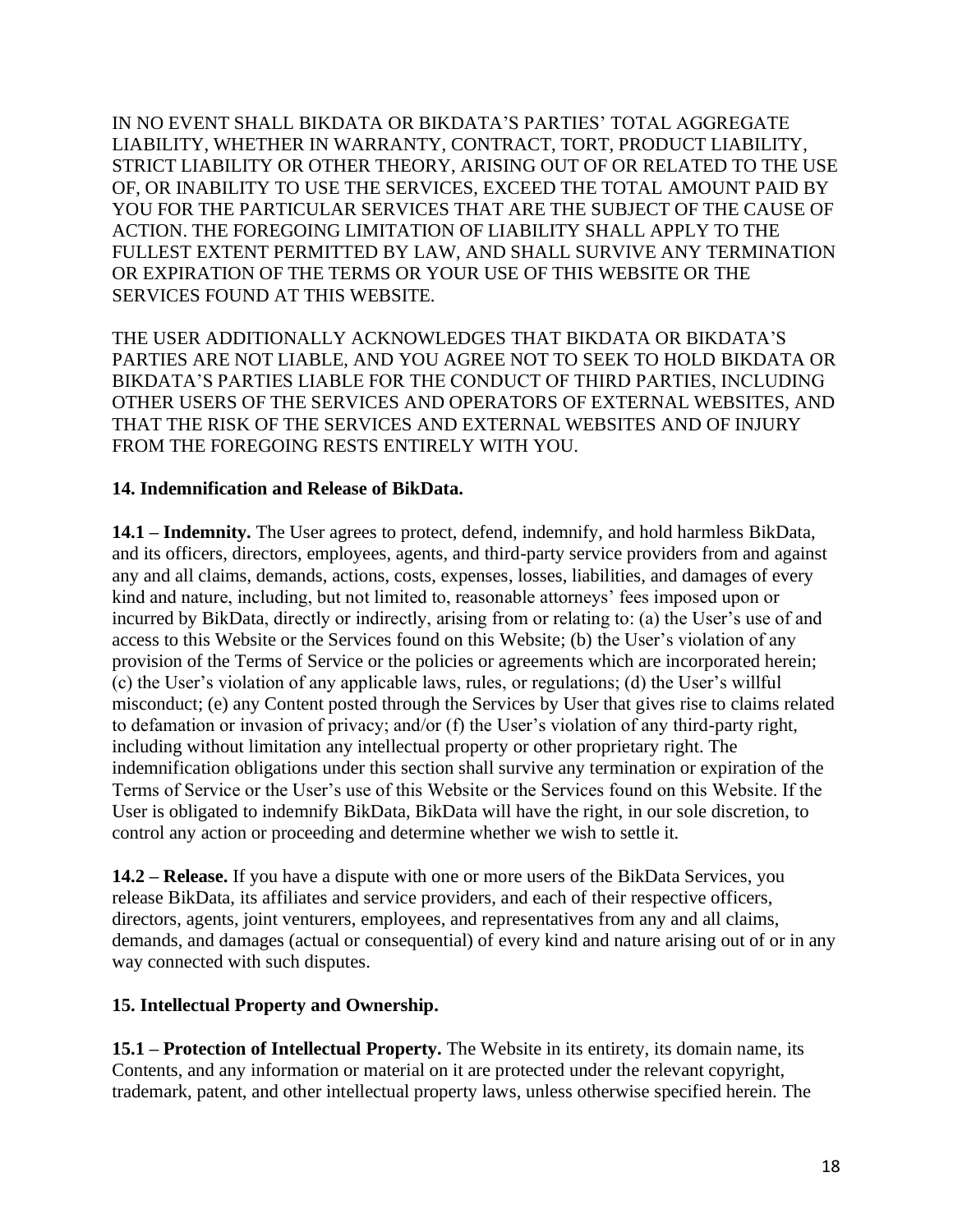Content of the Website includes, but is not limited to, logos, trade names, word marks, design marks, trademarks, designs, text, images, graphics, pictures, information, data, prices, charts, graphs, videos, software, applications, sound files, other files, and the selection and arrangement thereof (hereinafter "Intellectual Property"), all of which is the property of BikData, or our licensors or suppliers.

**15.2 – Prior Written Consent.** The Users may not use any name (including a product or service name), logo, slogan, image, trademark, or any other intellectual property object used on the Website without prior written consent of BikData. Additionally, BikData's trademarks may not be copied, imitated or used, in whole or in part, including any meta tags or other "hidden text" utilizing any trademark or name of BikData.

**15.3 – Prohibited.** The User shall not appropriate, copy, publicly display, reproduce, modify, make a derivative work, republish, upload, post, transmit, scrape, collect, distribute, or use the Intellectual Property in any form or by any means, no matter manual or automated. The use of any Intellectual Property from the Website on any other site or network computer environment for any other purpose is strictly prohibited, any such unauthorized use may violate copyright, patent, trademark, and any other applicable laws, and could result in criminal or civil penalties. In addition, the look and feel of our Services, including all page headers, custom graphics, button icons, and scripts, is the service mark, trademark, and/or trade dress of BikData and may not be copied, imitated, or used, in whole or in part, without prior written consent.

**15.4 – Ownership.** The access to the Website under no circumstances shall be construed as the acquisition by a User of ownership, title, right, or interest of any kind in or to the Website, its Contents, and any information on it.

**15.5 – Infringement.** BikData supports the protection of intellectual property. If you believe BikData's Website or Services contain material that infringes your intellectual property, please refer to Section 25, for information about submitting a claim.

# **16. Third-Party Content.**

The Website or Services may contain links to third-party internet websites, resources, advertisers, services, special offers, or other events or activities that are not owned or administered by BikData. BikData is not responsible for the contents, material, information, terms and conditions, privacy policies, practices, or services of such third-party websites (hereinafter "Third- Party Content"). BikData does not control, censor, or edit the Third-Party Content, nor does BikData endorse or adopt such Third-Party Content. BikData specifically disclaims any responsibility with regard thereto. By using this Website or Services, you expressly release BikData from any and all liability arising from your use of any third-party website. The access and use of such websites or Third-Party Content is at the User's own risk. BikData is not responsible or liable for any loss or damage of any sort incurred as the result of any such dealings with third-party websites. BikData encourages you to be aware when you leave this Website or the Services and to review the terms and conditions, privacy policies, and other governing documents of other websites that you may visit.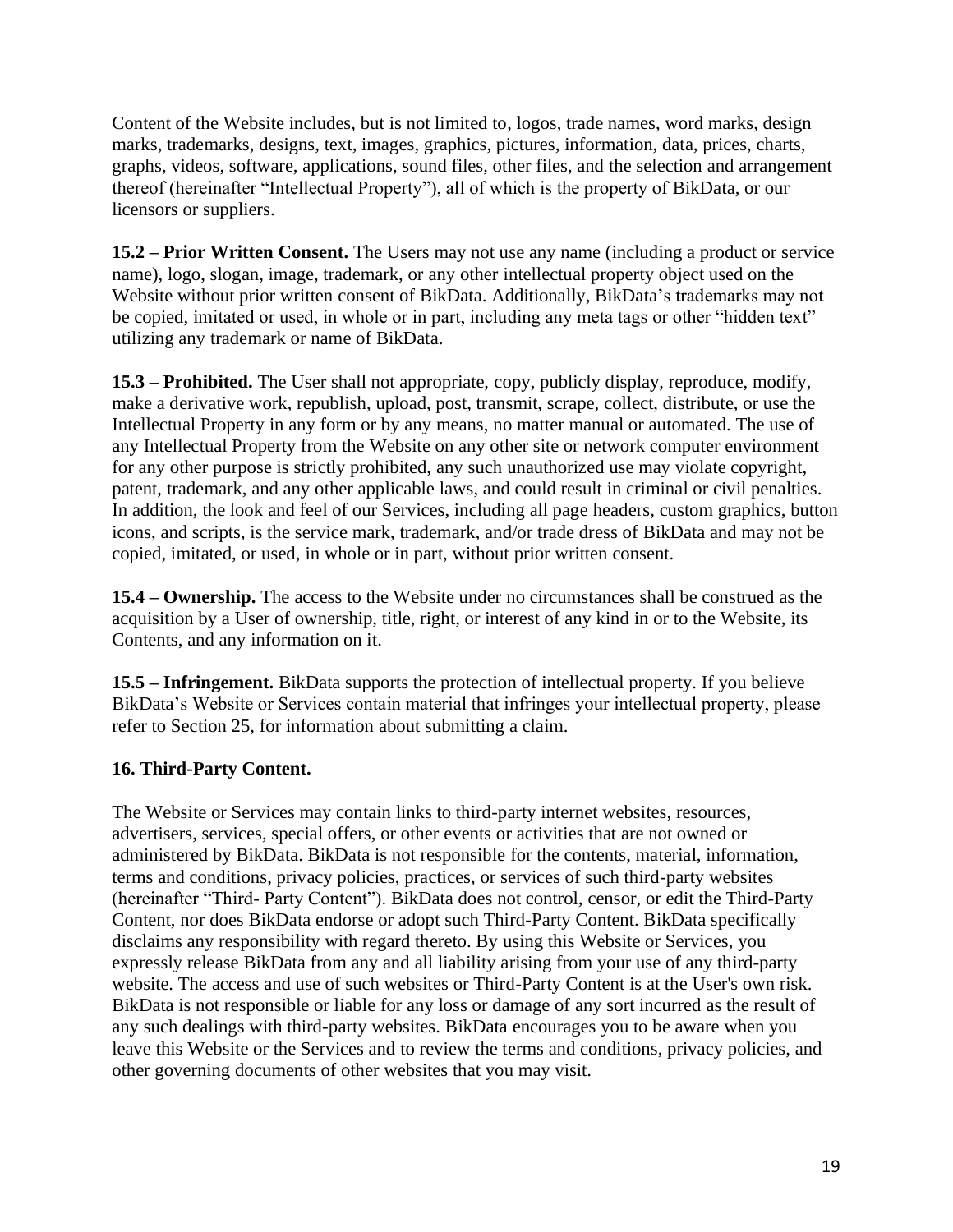# **17. Survival.**

All provisions of this Agreement which by their nature extend beyond the expiration or termination of the Terms, including, without limitation, sections pertaining to the suspension or termination, BikData Account, debts owed to BikData, general use of the BikData Website, disputes with BikData, and general provisions, shall survive the termination or expiration of the Terms.

## **18. Arbitration and Dispute Resolution.**

**18.1 – Negotiations** . If a dispute, disagreement, or claim arises out of the Terms or is related to its execution, termination, or rescission of the Terms, both parties agree to try in good faith to settle any dispute, disagreement, or claim through negotiation. To expedite resolution and control the cost of any dispute, you and BikData agree to notify each other in writing of any disputes within thirty (30) days of when it arises. Notice to BikData shall be sent to **info@bikdatax.com**.

If BikData is the claiming party, it will send a message with its claim to User at the address listed in BikData's records, or if no such address has been provided then by email to the email address provided by you in connection with your use of the Services. The message in question shall contain the essentials of the claim and proof supporting the claim.

The party which has received the claim shall reply to the claiming party within thirty (30) working days upon the receipt of the claim. In absence of reply to the claim within ninety (90) working days since the sending date, or if the parties have failed to resolve the dispute, the claim shall be resolved through arbitration, unless expressly excluded below.

**18.2 – Arbitration.** If the dispute, disagreement, or claim cannot be resolved through negotiations, then you and BikData agree to arbitrate any dispute arising from these Terms or your use of the Services, except for disputes that are expressly excluded below under "Exceptions to Arbitration and Negotiations." The arbitration will be in accordance with the American Arbitration Association's rules for arbitration of consumer-related disputes and you and BikData hereby expressly waive trial by jury and right to participate in a class action lawsuit or class-wide arbitration.

The arbitration will be conducted by a single, neutral arbitrator and shall take place in the United States or another mutually agreeable location, in the English language. The arbitrator may award any relief that a court of competent jurisdiction could award including attorneys' fees when authorized by law, and the arbitral decision may be enforced in any court. At your request, hearings may be conducted in person or by telephone and the arbitrator may provide for submitting and determining motion on briefs, without oral hearings. The prevailing party in any action or proceeding to enforce this agreement shall be entitled to costs and attorneys' fees.

Any dispute between the parties will be governed by these Terms and with the laws of Costa Rica, without giving effect to any conflict of laws principles that may provide for the application of the law of another jurisdiction.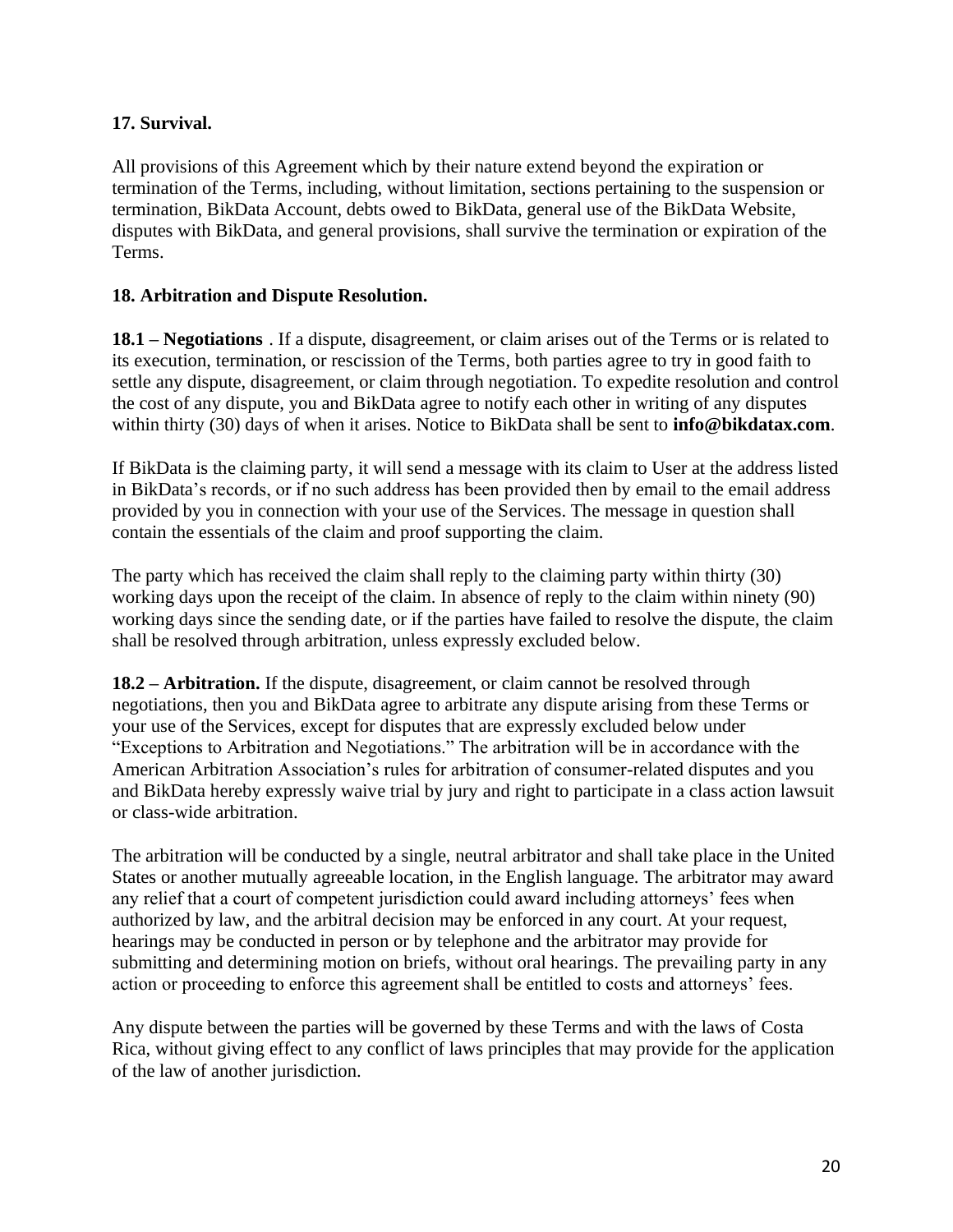**18.3 – Exceptions to Negotiations and Arbitration.** You and BikData agree that the following disputes are not subject to the above provisions concerning negotiations and arbitration: (a) disputes in which either party seeks equitable and other relief for the alleged unlawful use of copyrights, trademarks, trade names, logos, trade secrets, and patents; (b) any dispute related to, or arising from allegations of theft, piracy, invasion of privacy, or unauthorized use; and (c) any claim for injunctive relief. If the dispute arises under one of these exceptions then any lawsuit or appeal of an arbitration award between you and BikData is under the exclusive jurisdiction of the state and federal courts in the San Francisco, California, United States of America.

**18.4 – No Class Action.** Whether the dispute is heard in arbitration or in court, you and BikData will not commence against the other a class action, class arbitration, or representative action or proceeding.

# **19. Entire Agreement.**

This Agreement, comprised of these Terms of Service, the Privacy Policy, and any other documentation provided to the User by BikData incorporated by reference herein, and comprise the entire agreement (hereinafter "Entire Agreement"). The Entire Agreement contains the entire understanding between you and BikData as to the subject matter hereof, and supersedes any and all prior and contemporaneous understandings, discussions, and agreements (including without limitation any prior versions of this Agreement) between you and BikData, and cannot be changed or modified by you except as posted on the Website or Services.

These terms or conditions do not alter the terms or conditions of any other electronic or written agreement you may have with BikData for other BikData products or services. In the event of any conflict between these Terms and any other agreement you may have with BikData, these Terms will control unless these Terms specifically identify and declare that other terms should override these Terms.

#### **20. Force Majeure.**

If BikData is unable to perform the Services outlined in the Terms due to factors beyond its control including, but not limited to, an event of Force Majeure, change of law, or change in sanctions policy BikData will not have any responsibility to the User with respect to the Services hereunder and for a time period coincident with the event. BikData shall not be liable for each of the following Force Majeure events: (1) any inaccuracy, error, delay in, or omission of (a) any information, or (b) the transmission or delivery of information; and (2) any loss or damage arising from any event beyond BikData's reasonable control, including but not limited to, flood, extraordinary weather conditions, earthquake, or other act of God, fire, floods, war, insurrection, riot, labor dispute, accident, action of government, lawful acts of public authorities, communications, power failure or outages, or equipment or software malfunction, security breaches or cyberattacks, criminal acts, market movements or volatility, or any other cause beyond BikData's reasonable control.

#### **21. Amendments and Modifications.**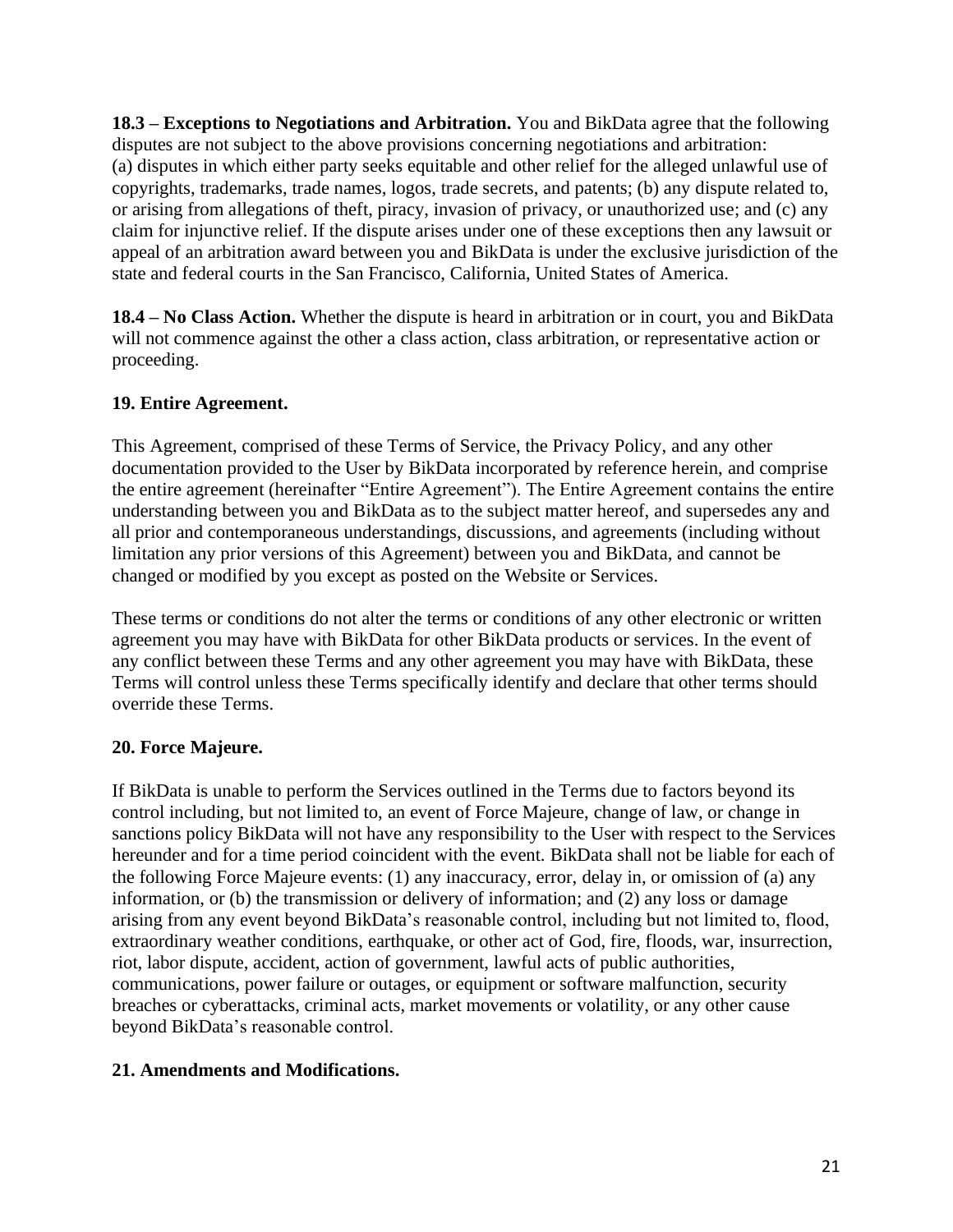BikData reserves the right to amend or modify any portion of these Terms at any time by publishing the revised version of the Terms of Service on the Website or by emailing to you the revised Terms. The revised Terms shall be effective immediately upon posting on the Website or upon receipt of the email with the revised Terms. The Terms shall be deemed accepted by the User the first time the User uses the Services after the publishing of the revised Terms and shall apply prospectively with respect to any activity initiated after the publishing.

If you do not agree with such amendments or modifications, your sole and exclusive remedy is to terminate your use of the Services and close your Account. You agree that BikData shall not be liable to the User or any third-party as a result of any losses suffered by any amendment or modification of these Terms. Moreover, you agree that BikData shall not be liable to you or any third-party for any modification or termination of the BikData Services, or suspension or termination of your access to the BikData Services, except to the extent otherwise expressly set forth herein.

# **22. Assignment.**

The User may not assign or transfer any of rights, duties, and obligations contained in these Terms without prior written consent of BikData, including by operation of law or in connection with any change of control. BikData may assign or transfer any or all of its rights, duties and obligations contained in these Terms, in whole or in part, without obtaining your consent or approval.

## **23 Waiver.**

BikData's failure or delay in exercising any right, power, privilege, or remedy under these Terms shall not operate as a waiver thereof. The single or partial exercise of any right, power, privilege, or remedy by BikData does not prevent either from exercising any other right, power, privilege, or remedy.

#### **24. Severability.**

If any provision of these Terms is determined to be invalid, void, or unenforceable, in whole or in part, by any court of competent jurisdiction, such invalidity, voidness, or unenforceability only attaches to such provision and shall not affect the validity or enforceability of any other of these Terms, which shall continue in full force and effect.

#### **25. Contact BikData – Feedback, Requests, Concerns, Claims, and Complaints.**

**25.1 – Feedback.** If you have any feedback contact us via email at **info@bikdatax.com**. When you contact us please provide us with your name, email address, and any other information we may need to identify you, your BikData Account, and if applicable the Order on which you have feedback.

Please note that BikData owns exclusive rights, including all intellectual property rights, to any feedback, suggestions, comments, ideas, or other information or materials regarding BikData or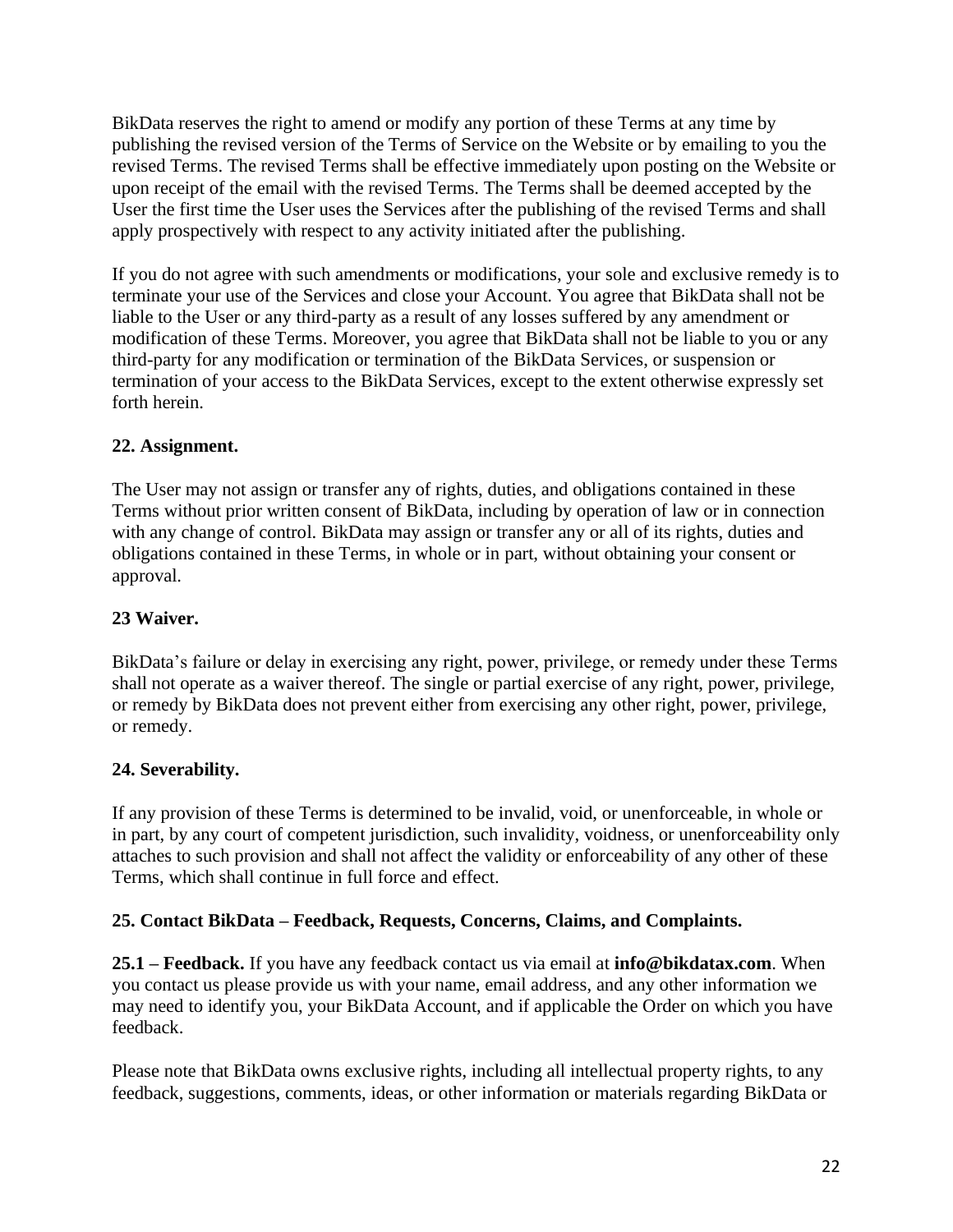our Services that you provide, whether by email, posting through our Services or otherwise. Any feedback you submit is non-confidential and shall become the sole property of BikData. All feedback, comments, suggestions, ideas, posts or submissions disclosed, submitted or offered to BikData in connection with the use of the Services or otherwise shall be deemed to have been licensed to BikData on a nonexclusive, worldwide, royalty-free, perpetual basis. We will be entitled to the unrestricted use and dissemination of such feedback for any purpose, commercial or otherwise, without acknowledgement or compensation to you. You waive any rights you may have to the feedback, including any copyrights or moral rights.

**25.2 – Requests or Concerns.** If you have any questions or concerns please contact us **info@bikdatax.com**. When you contact us, please provide us with your name, email address, and any other information we may need to identify you, and if applicable the Order on which you have questions or concerns.

Specifically, if the User has any security concerns about his/her/its Account, login details, password or other security features being lost, stolen, misappropriated, used without authorization or otherwise compromised, the User is advised to change the password. The User must also contact BikData Support without undue delay on becoming aware of any loss, theft, misappropriation or unauthorized use of the Account, login details, password, or other security features. Any undue delay in notifying BikData may not only affect the security of the Account, but may result in the User being liable for any losses as a result. If the User suspects that someone else accessed his/her/its Account, the User should also contact an appropriate government agency and report the incident.

If you believe your Account has been compromised, contact BikData Support immediately **info@bikdatax.com**.

# **25.3 – Claims.**

25.3.1 Intellectual Property Claim. If you would like to submit a Trademark claim for violation of a mark on which you hold a valid, registered trademark or service mark, or a Copyright claim for material on which you hold a bona fide copyright, please send an email to **info@bikdatax.com**.

25.3.2 Personal Information Claim. If you believe your Account Information has been compromised, you may report your claim by notifying our Support Team at **info@bikdatax.com**.

If you believe your Account was hacked, upon receiving your notice, BikData may freeze the Account making the Services inaccessible, depending on the type of security breach.

BikData's Support Team may investigate the issue further and collect information on the unauthorized events. You may request that BikData forward that information to you for further investigation by your local authorities. BikData will also provide assistance to determine the identity and location of the hacker. However, BikData is not responsible for the breach of your personal email account.